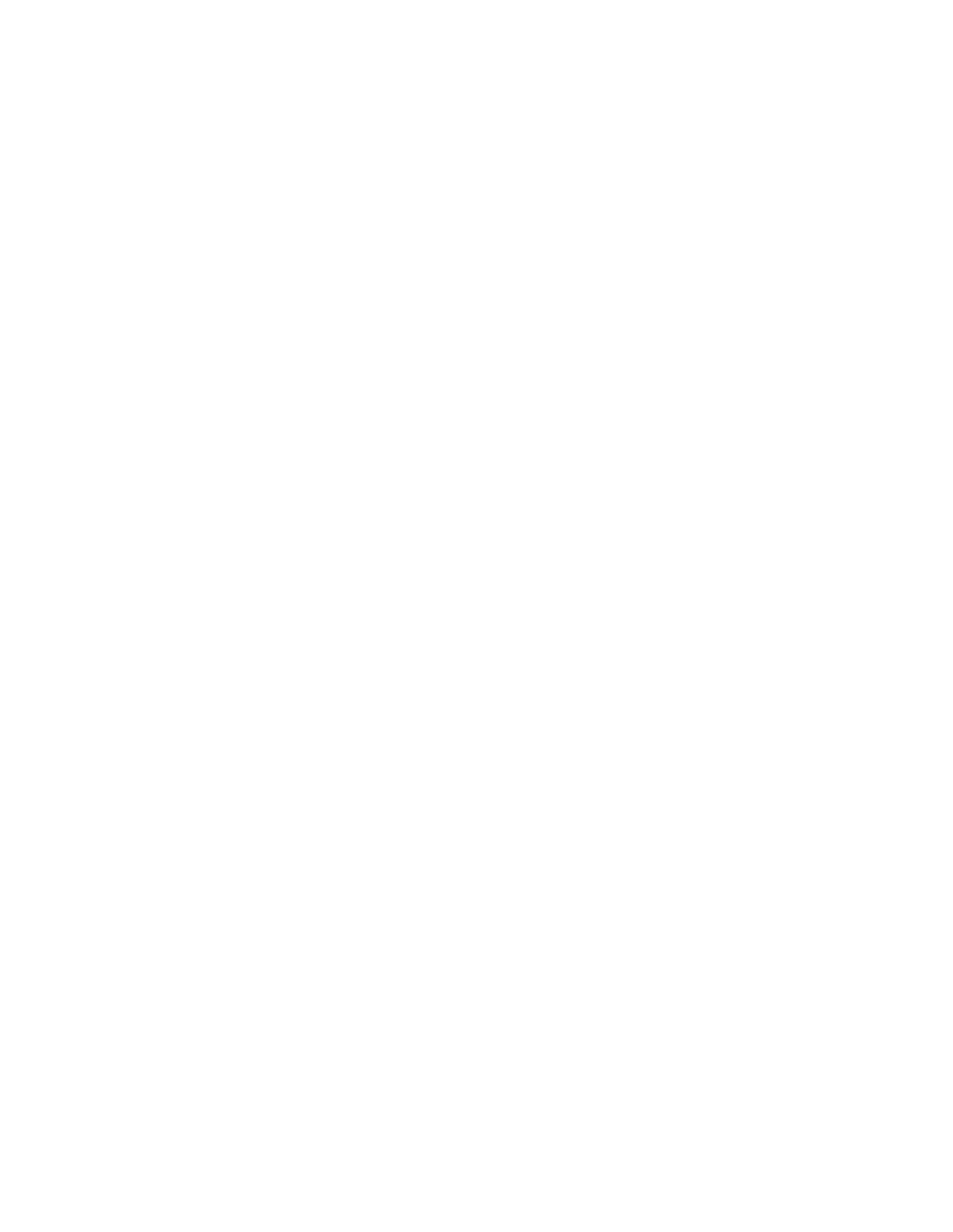## *EXECUTIVE SUMMARY*

#### *Context*

On January 31 and February 1, 2001, the Canadian Information Office and the Privy Council of Canada hosted a national conference for people specialized in communications and marketing within the Government of Canada. Some 500 people attended the conference. This report presents an assessment of the conference from the point of view of participants and of exhibitors.

#### *Methodology*

The study draws upon data collected through end-of-conference feedback cards, through a post-conference Web-based survey of participants and through telephone interviews of exhibitors. While the evidence is sufficient to portray participants reactions to the conference, relatively small samples and a response rate of 32% to the Web component of the feedback limit the scope of the analyses. The results of the study must be interpreted more qualitatively than quantitatively.

#### *Results*

From the point of view of participants and exhibitors reached, the conference was a success.

- Eight in ten participants were satisfied with the conference generally; nine in ten were satisfied with the results of attendance.
- Six in ten achieved completely or largely the purpose of their attendance.

|  |  | <b>Circum</b> Network Inc. |  |  |  |  |  |  |
|--|--|----------------------------|--|--|--|--|--|--|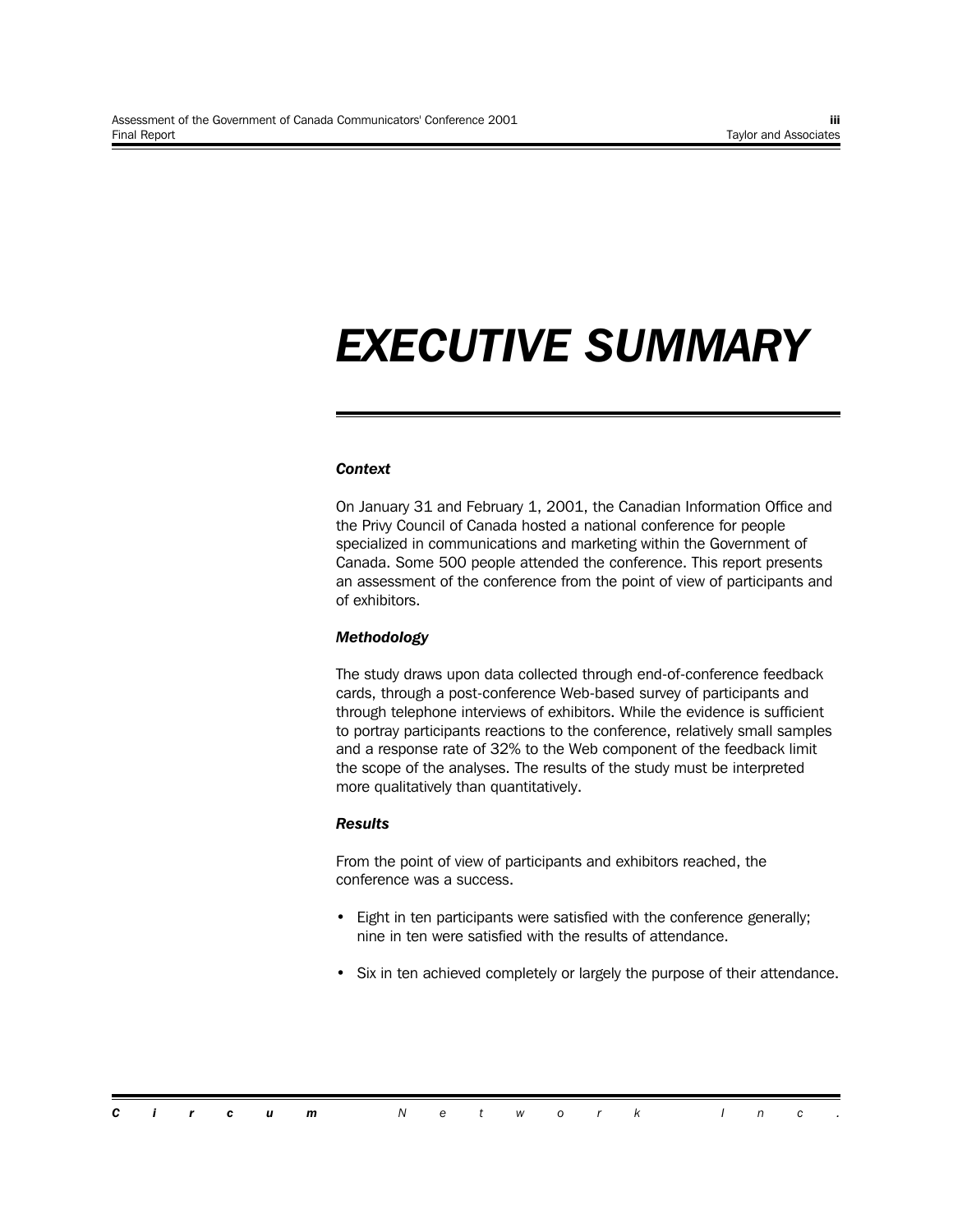- Half have already used, in their work, a moderate or a large amount of the information gleaned at the conference; two thirds expect the same to happen over the coming year.
- Almost all exhibitors expect to come back for the next conference.

In preparing the 2002 conference, the following could be considered:

- Areas for improvements include: the level of intellectual challenge, the presence of Canadian speakers, adaptation of the content to the context of participants, the information to participants so they can make good selection of presentations and the practicability of presentations.
- Marketplace suffered from general indifference from the perspective of participants and from lack of visibility according to exhibitors. Threading of the exhibition into the program is an issue.
- Presenters were more appreciated than their content and their content more than the usefulness of their messages. Emphasis on the practical meaning of messages is a must.
- Top training needs are more strategic than operational in nature.
- Staff from outside the National Capital Region expressed more pressing needs for training than people working in the NCR.
- The concentrated two-day format based on a balance of formal presentations and hands-on workshops is the preferred model.
- As of now, multiple-media promotion is required.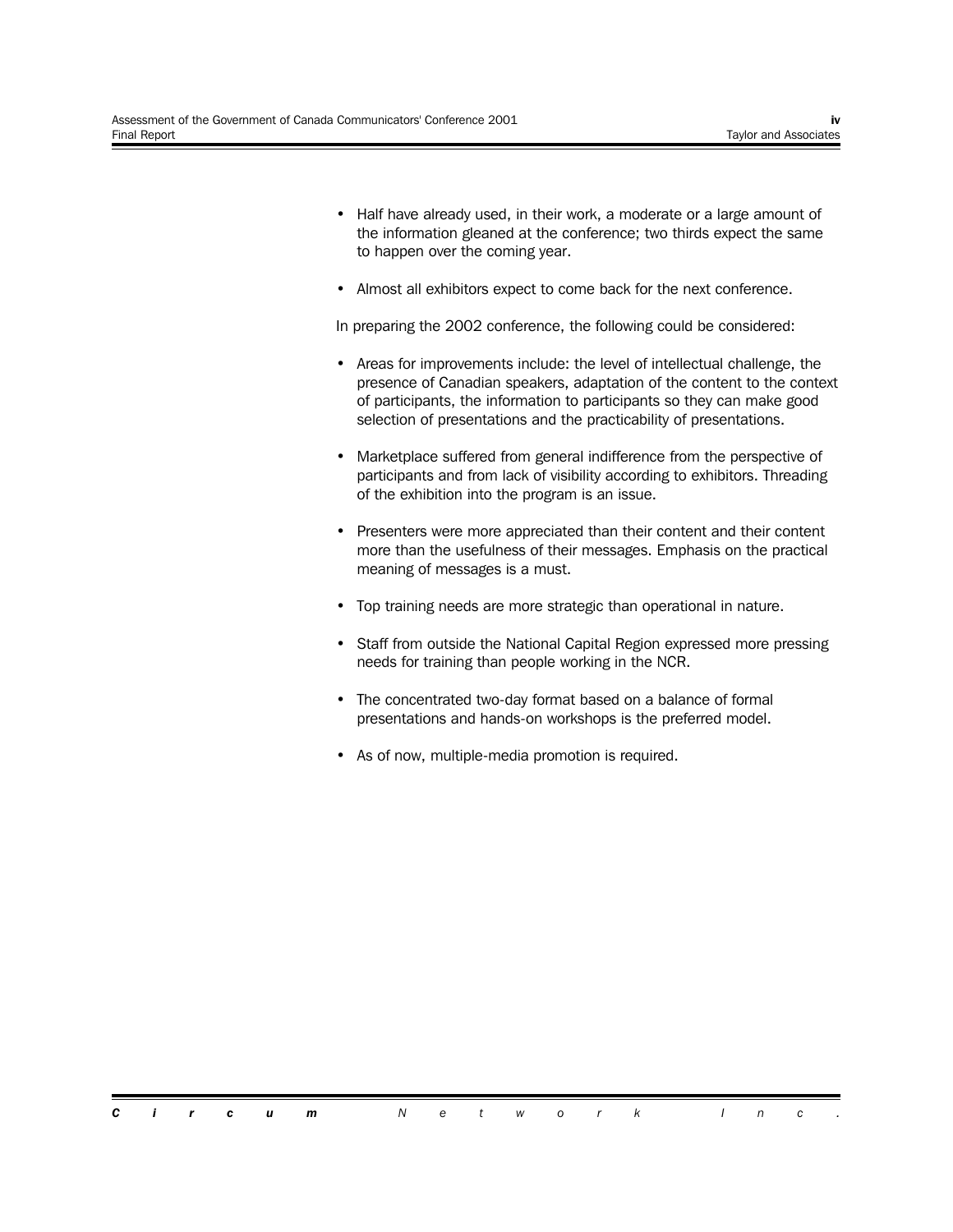## *TABLE OF CONTENTS*

| Chapter $1$                                                                                                    |
|----------------------------------------------------------------------------------------------------------------|
| Chapter 2                                                                                                      |
|                                                                                                                |
| End-of-conference feedback card 3<br>2.1                                                                       |
| 2.2                                                                                                            |
| 2.3                                                                                                            |
| 2.4                                                                                                            |
| 2.5                                                                                                            |
| Chapter $3$                                                                                                    |
|                                                                                                                |
| 3.1                                                                                                            |
| 3.2                                                                                                            |
| 3.3                                                                                                            |
| Satisfaction with working sessions  13<br>3.4                                                                  |
| 3.5                                                                                                            |
| Training needs $\ldots \ldots \ldots \ldots \ldots \ldots \ldots \ldots \ldots \ldots \ldots \ldots 18$<br>3.6 |
| 3.7                                                                                                            |
| 3.8                                                                                                            |
| Chapter 4<br>23                                                                                                |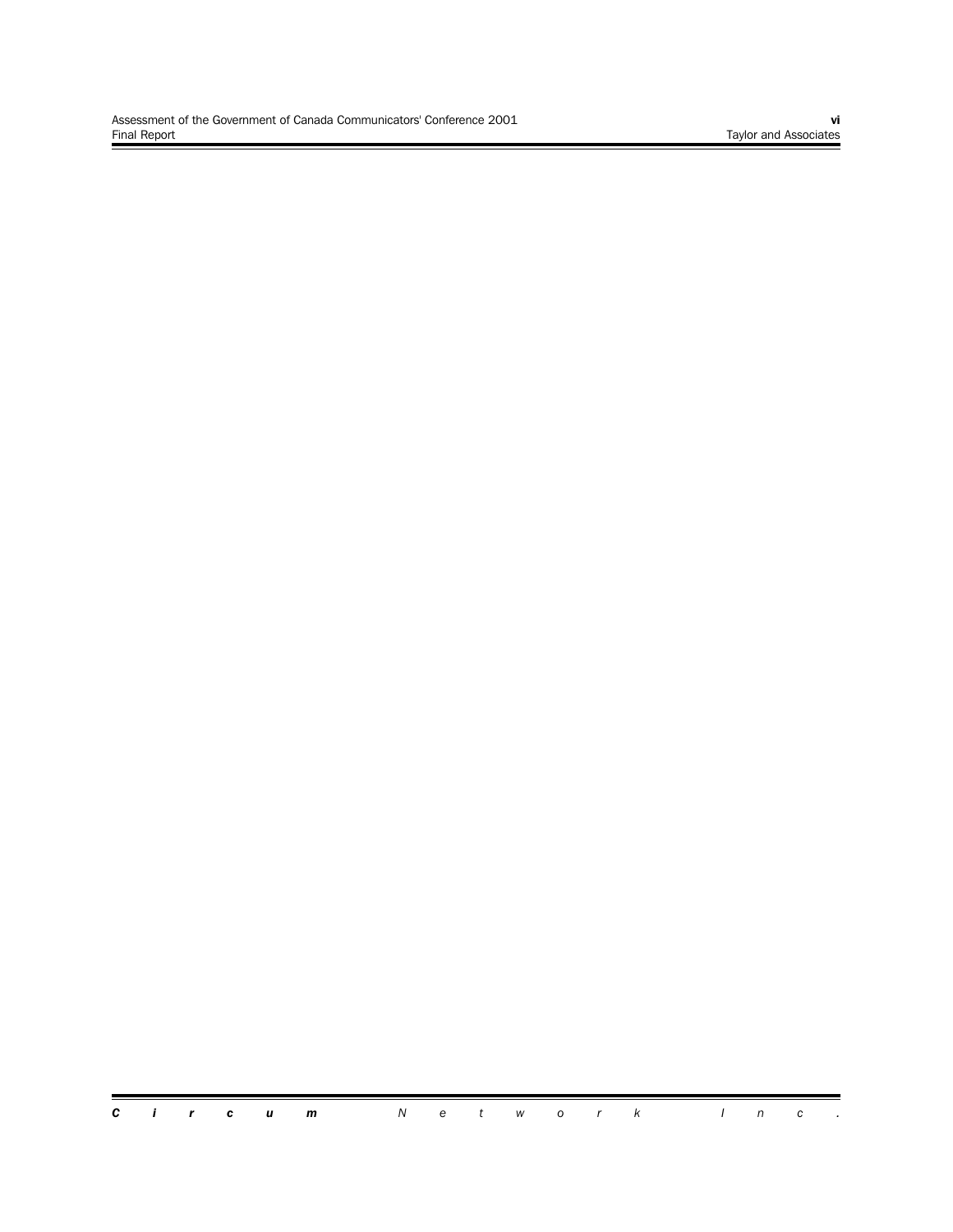# *Chapter 1 INTRODUCTION*

On January 31 and February 1, 2001, the Canadian Information Office and the Privy Council of Canada hosted a national conference for people specialized in communications and marketing within the Government of Canada. The conference took place at the Château Laurier in Ottawa; some 500 people attended.

The conference targeted communications and marketing professionals of the Government of Canada. While the majority of attendants were based in Ottawa, a significant portion flew in for the conference.

The learning objectives centred around three themes:

- the evolving role of communications and marketing in government;
- the impact of technologies on communications and society; and
- strategies for recruiting and building a talented team.

The conference also featured 18 kiosk exhibitions — 13 from the private and the academic sectors and 5 from government departments.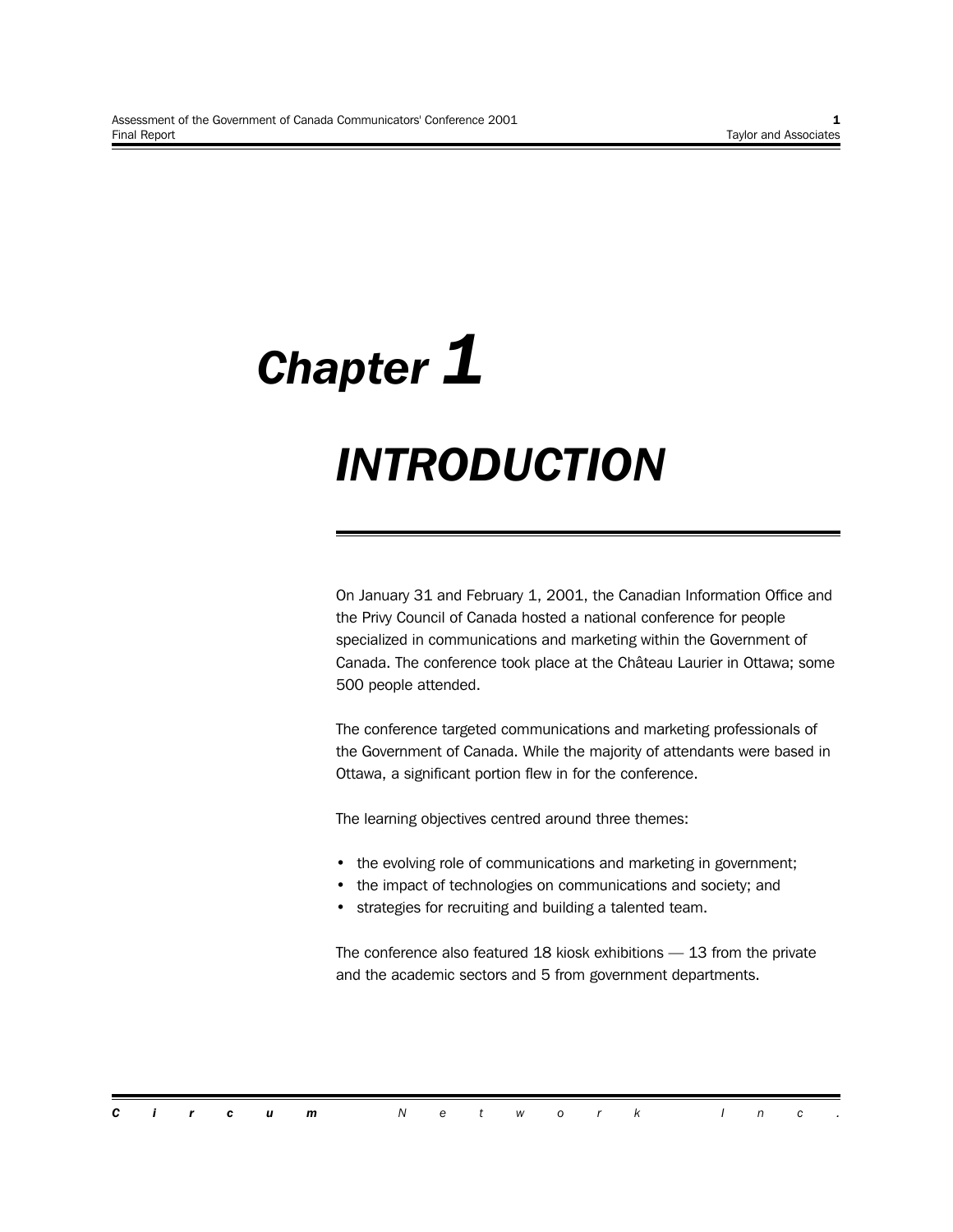#### *Assignment*

Conference organizers asked *Circum Network Inc.* to conduct an assessment of the conference focussed on the conference content, the conference process, the usefulness of the knowledge gained and, more generally, the outcomes of participation. Attention was also given to the information and training needs of participants, with a view to influencing the agenda of the next conference.

The analysis is based on feedback obtained from participants through endof-conference feedback cards and a web-based survey; it is also informed by telephone interviews conducted with almost all exhibitors present at the conference.

#### *Structure of the report*

The study methodology is presented in Chapter 2. The main results are provided in Chapter 3 and conclusions in chapter 4.

*Circum Network Inc .*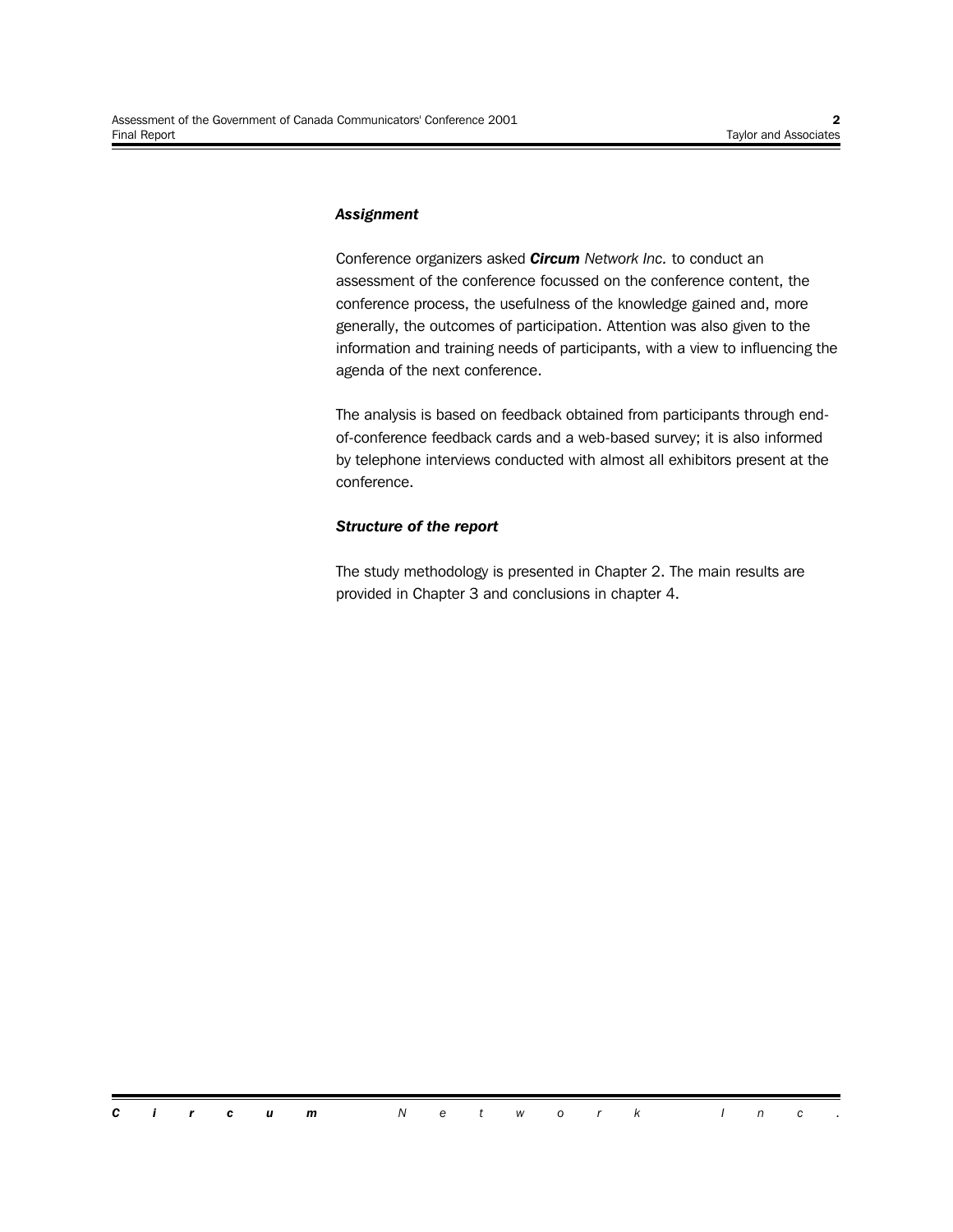# *Chapter 2*

## *METHODOLOGY*

The methodology comprised three data collection approaches: an end-ofconference feedback card, telephone interviews with exhibitors and a Webbased survey of participants.

## *2.1 End-of-conference feedback card*

An end-of-conference feedback card was distributed by conference organizers and collected on site. This card asked for satisfaction ratings on a dozen aspects of the conference and contained some open space to capture participants' comments. The purpose of the feedback card was to obtain immediate feedback on key components of the conference. In-depth feedback was handled through another approach.

Some 500 cards were distributed; 144 were collected and data captured, for a response rate of approximately 28%.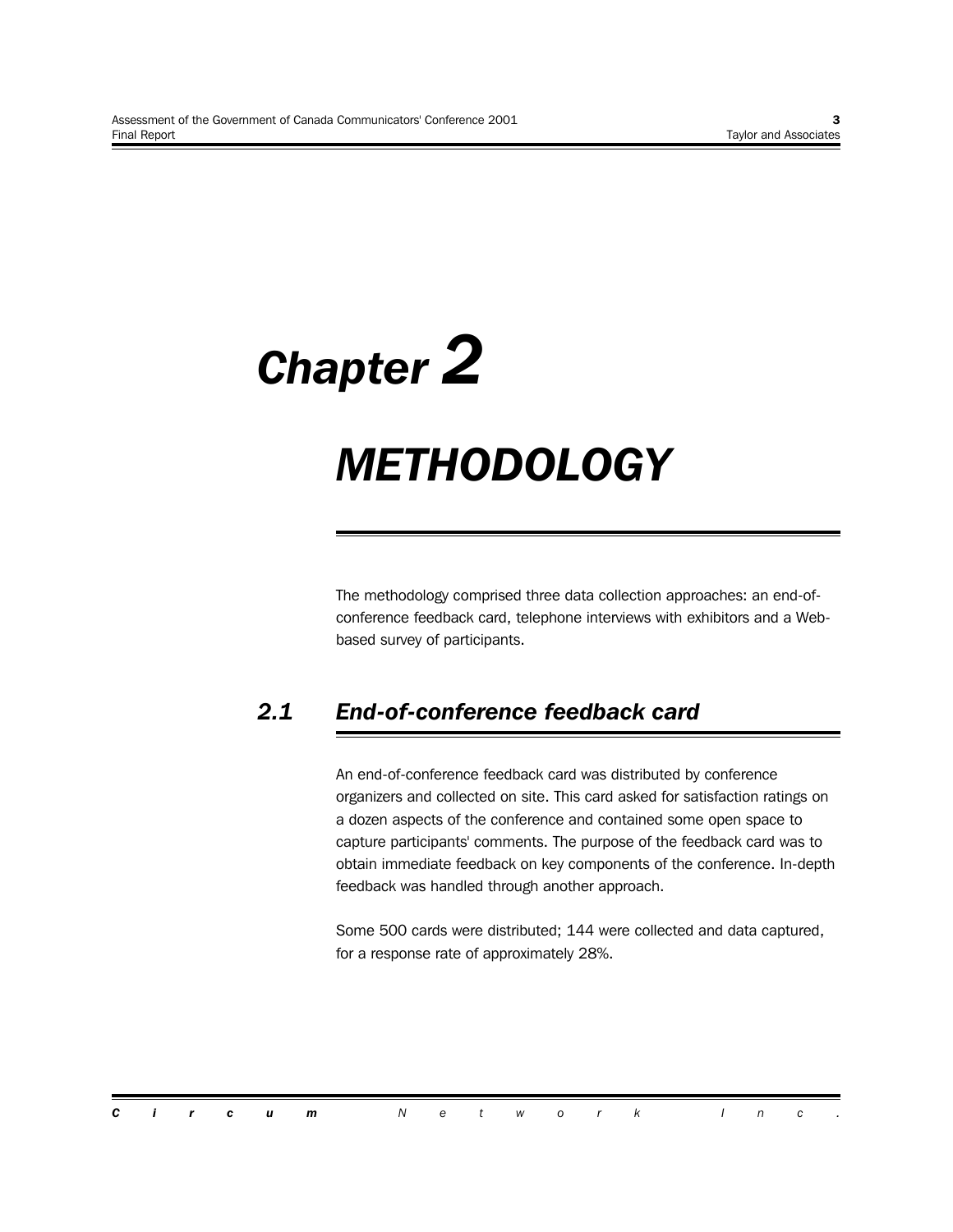## *2.2 Interviews with exhibitors*

Telephone interviews were conducted with all exhibitors but one during the three weeks which followed the end of the conference. Generally, the semidirected interview included the following topics:

- satisfaction with the results of the presence, the booth space available, the conference location, contacts with other exhibitors;
- overall satisfaction
- the most pressing suggestion for improvement;
- likelihood of attending the next conference.

The telephone interviews were conducted between February 15 and March 8, 2001.

### *2.3 Web-based survey of participants*

A follow-up Web-based survey was organized. All 456 conference participants who provided e-mail addresses<sup>1</sup> were invited, on March 8, 2001 to access a public Web site. They were handed a private access code to prevent non-attendants from completing the questionnaire. A reminder was sent on March 19, 2001. Note that the questionnaire period included March break and the heavier-than-normal end of fiscal year period.

As of April 1, 2001, 114 questionnaires had been completed in full. Based on all 500 participants, this corresponds to a 23% response rate. However, e-mail addresses were missing (some 44) or erroneous (34) or bounced back (41) for some participants; moreover, some 5% of people who accessed the survey had not attended the conference — which would translate into about 25 non-attendees in the original list. Based on the 356 valid e-mails addresses of participants, the survey produced a response rate

1 Some participants had not provided an e-mail address. They were all looked up on GEDS, semi successfully.

|  |  | <b>Circum</b> Network Inc. |  |  |  |  |  |  |
|--|--|----------------------------|--|--|--|--|--|--|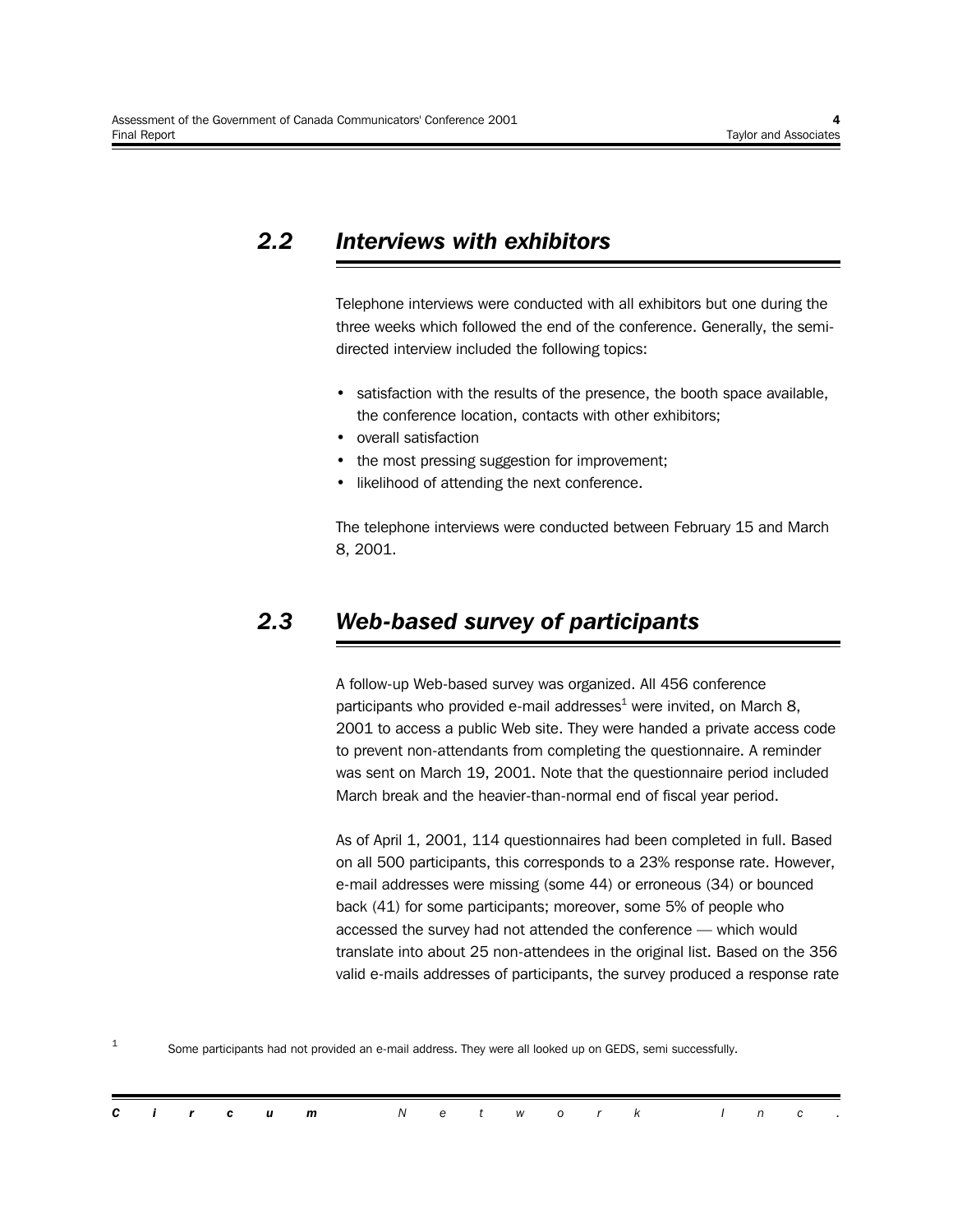of 32%. For the record, five people did not have access to the Internet from their office. Also, twelve people contacted the person responsible for administering the Web survey to indicate some problem and a solution was found for eight of them.

The questionnaire was broken up into the following sections:

- satisfaction with up to 28 aspects of the conference content and logistics;
- appreciation of the content, delivery and usefulness of each session attended, up to 15;
- results achieved at the conference and likelihood of returning;
- information and training needs;
- expectations regarding the CommNet Web site.

## *2.4 Data processing*

Survey data were managed using VoxCo's StatXP software and SPSS. Data were edited to ensure conformity to the established response categories and to limit the distributions of unbound variables within reasonable values. Filtering logic instructions were developed to ensure that the reported data conform to the skip logic of the questionnaire. The data were not weighted.

### *2.5 Limits of this research*

The results of this research are based mainly on two participant feedback exercises which produced response rates of approximately 32%. While the data collected are sufficient to portray participants reactions to the conference, there is a risk that people who elected not to participate do not share the exact same views as those who contributed to the surveys. The results of the study must therefore be interpreted more qualitatively than quantitatively.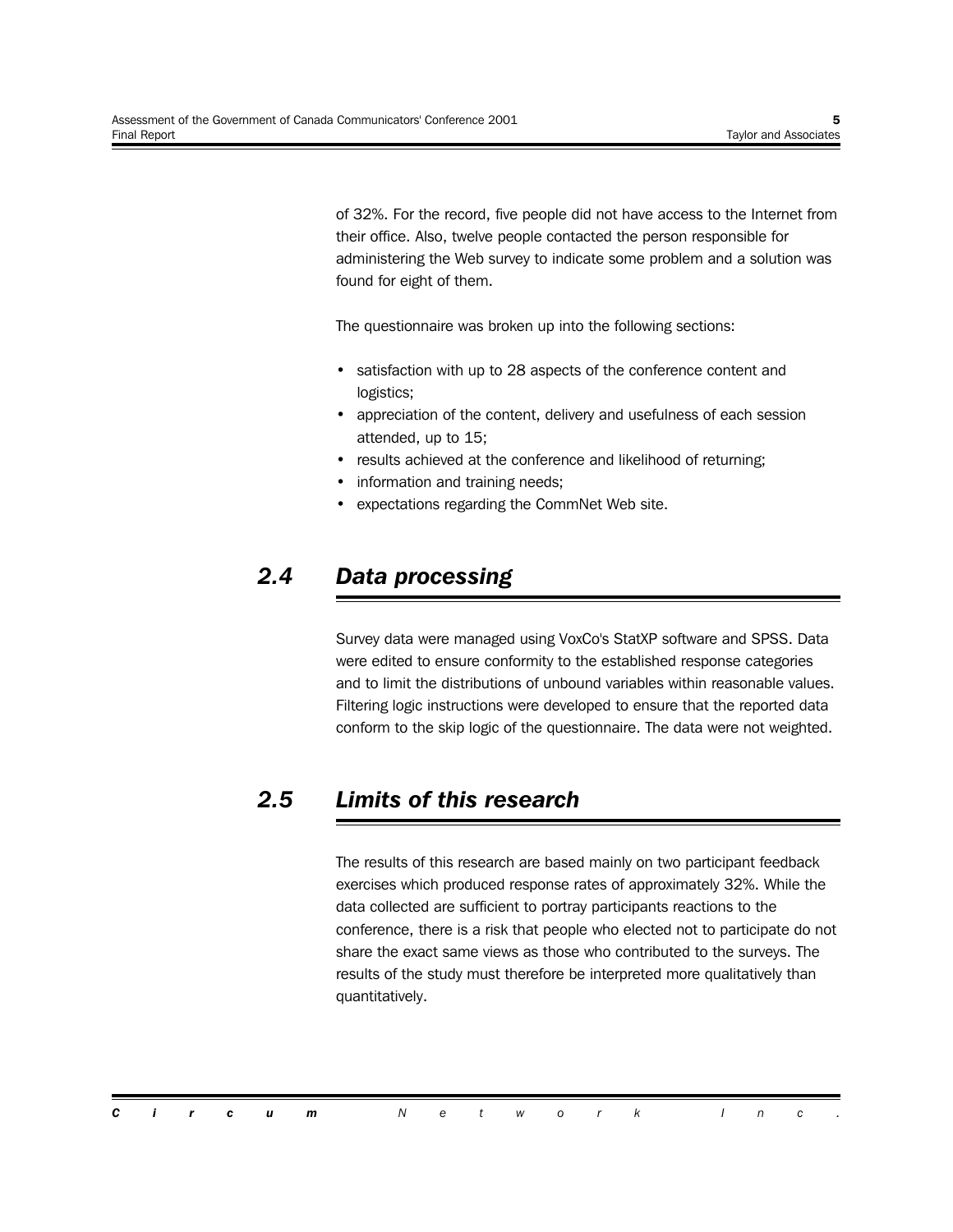Since the sample size is small, it is very difficult for observed differences among groups to reach statistical significance. We have noted differences that did not meet statistical requirements of significance when the pattern of differences could be substantiated by a logical argument.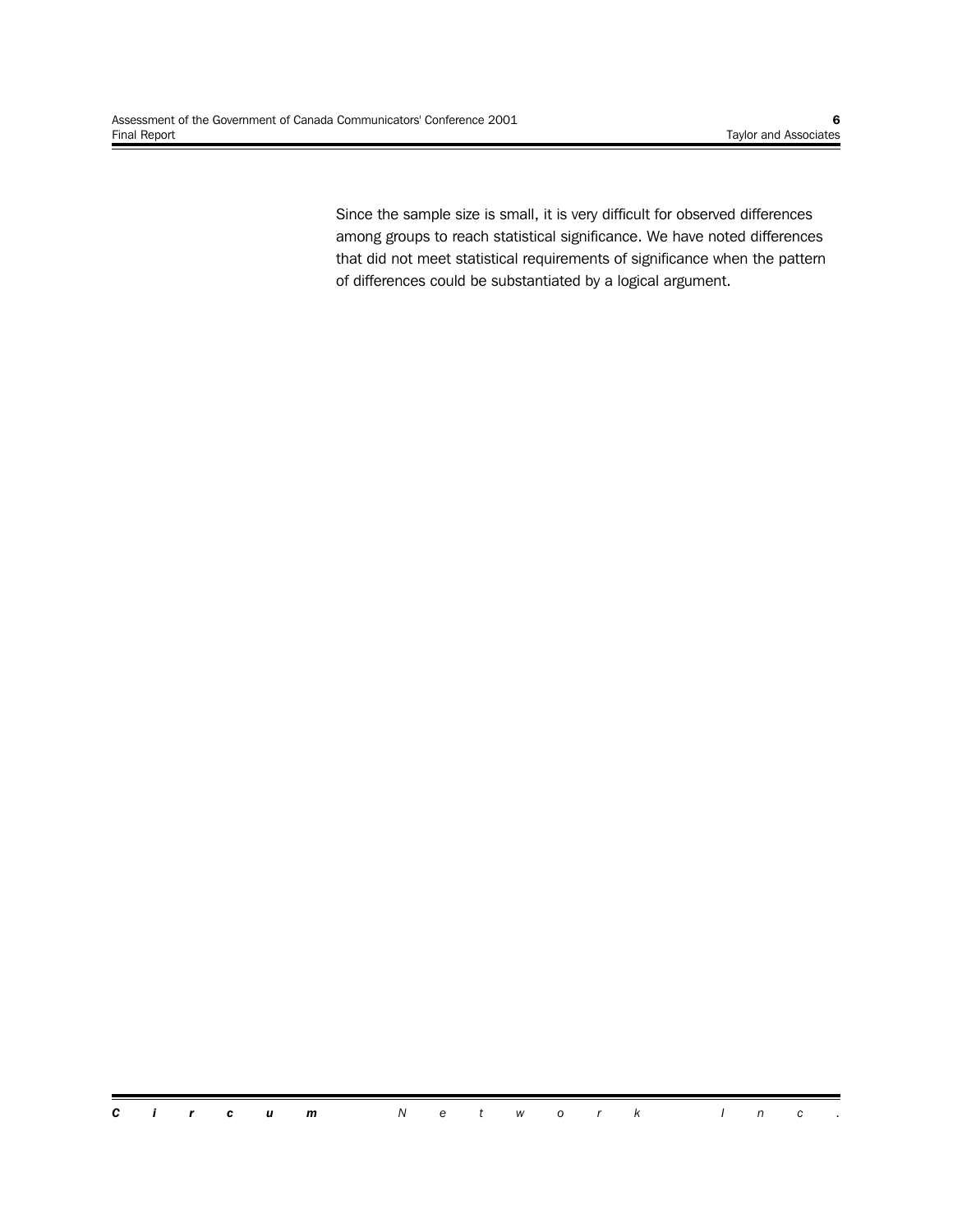# *Chapter 3 RESULTS*

The following sections present, in point form format, the results of the study. The following topics are covered: the profile of attendants, the purpose of participants' attendance, satisfaction with the conference itself, satisfaction with individual sessions, the results achieved through the conference, participants' training needs, the perspective of the exhibitors and indications for a forthcoming conference.

## *3.1 Profile of attendants*

- Of some 500 conference attendants, 114 responded to the questionnaire. This profile is based on survey participants.
- Two thirds (69%) worked in the National Capital Region; Atlantic Canada, Quebec/Ontario and provinces west of Ontario represented similar size groups (11%, 9% and 8%).
- The top ten departments or agencies represented at the conference were: the Canada Information Office, the Canadian Food Inspection Agency, Canadian Heritage, the Canadian International Development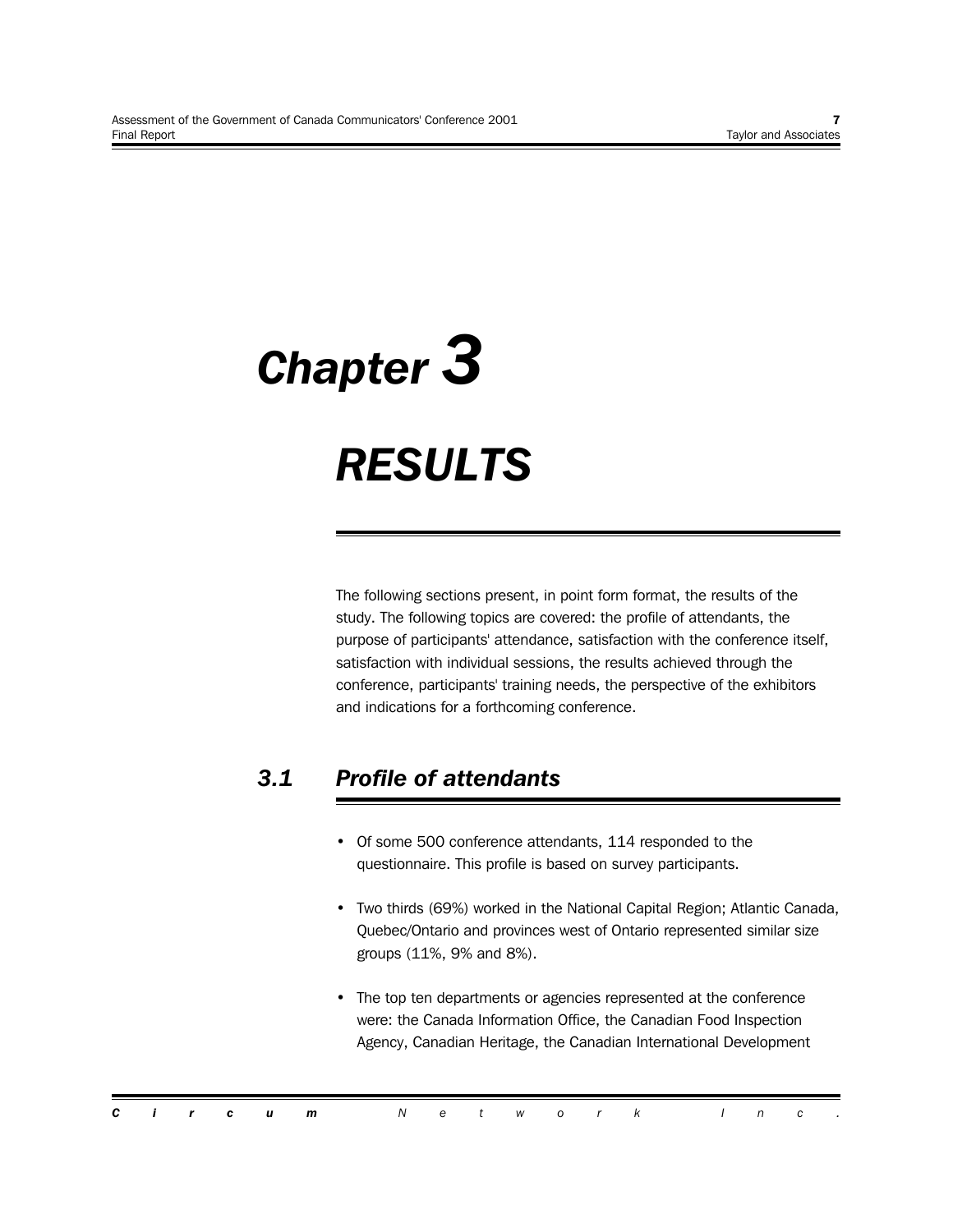Agency, Fisheries and Oceans Canada, Human Resources Development Canada, Industry Canada, Justice Canada, Natural Resources Canada and Public Works and Government Services Canada.

• One quarter (23%) of participants had been in their position for less than one year; one third (35%), for one to two years; 41% for three years or more.

|                                                                                    | $%$ of<br>participants | % indicating<br>a "great"<br>expertise |
|------------------------------------------------------------------------------------|------------------------|----------------------------------------|
| AREAS OF WORK <sup>1</sup>                                                         |                        |                                        |
| Strategic communication planning                                                   | 67%                    | 56%                                    |
| Writing and editing                                                                | 43%                    | 67%                                    |
| Project management and evaluation                                                  | 34%                    | 45%                                    |
| Management and supervision                                                         | 33%                    | 35%                                    |
| Events planning                                                                    | 24%                    | 50%                                    |
| Media relations                                                                    | 22%                    | 37%                                    |
| New media                                                                          | 16%                    | 19%                                    |
| Integrated comm. and marketing strategies                                          | 16%                    | 18%                                    |
| Public opinion research                                                            | 6%                     | 6%                                     |
| Marketing                                                                          | 4%                     | 20%                                    |
| Advertising                                                                        | 4%                     | 20%                                    |
| PURPOSE OF ATTENDANCE                                                              |                        |                                        |
| Professional development                                                           | 51%                    |                                        |
| Keeping abreast of emerging trends                                                 | 33%                    |                                        |
| Networking                                                                         | 11%                    |                                        |
| 1<br>Totals more than 100% since participants could select more than one category. |                        |                                        |

#### **EXHIBIT 3.1 Participant profile**

• The area of work most represented at the conference was strategic communication planning (67% of participants); this was followed by writing and editing (43%). Three areas of work were shared by fewer

*Circum Network Inc .*

Source: participants' survey.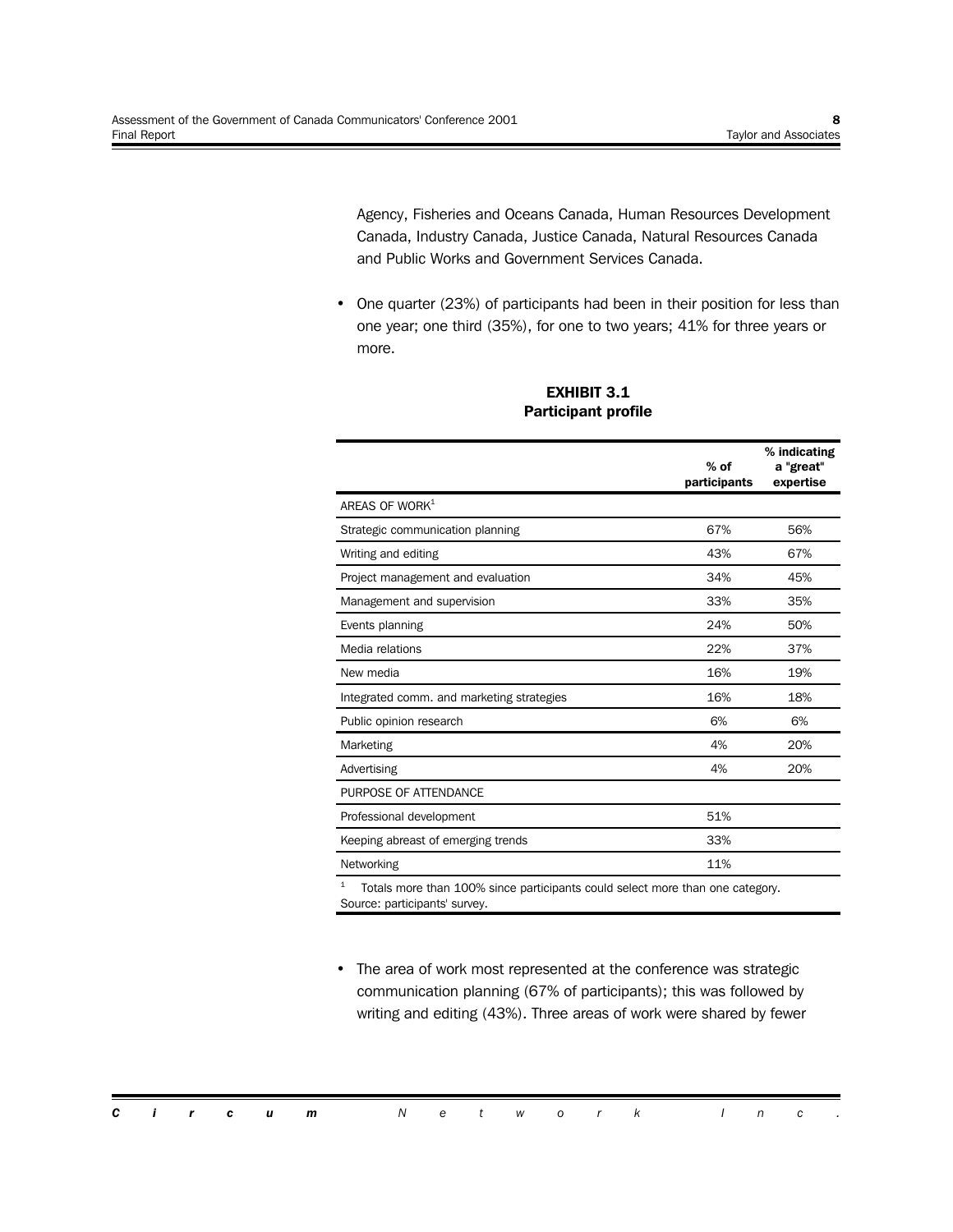than 10% of participants: public opinion research, marketing and advertising.

- Some participants declared an expertise in an area while working in another area. Two thirds of participants said they had "great" expertise in writing and editing (the most frequent skill); at the other extreme, 6% declared such expertise at public opinion research.
- The most frequent purpose for attending the conference was professional development (51%), followed by a need to keep abreast of emerging trends (33%). A small group of 11% of participants attended to network.
- Sessions were generally well attended with the possible exceptions of the two end-of-day plenary sessions.

|                                                                   | # of<br>concurrent<br>sessions | $%$ of<br>attendees |
|-------------------------------------------------------------------|--------------------------------|---------------------|
| Managing communications in government                             | None                           | 88%                 |
| Media in the $21st$ century: the impact of new technologies       | None                           | 76%                 |
| The bagel effect                                                  | None                           | 74%                 |
| The challenges of communicating in the $21st$ century             | None                           | 67%                 |
| Strategies for recruiting and retaining the best talent           | None                           | 61%                 |
| Risk communication                                                | 2                              | 58%                 |
| Marketing communications: married or just living together?        | $\overline{2}$                 | 55%                 |
| Simplicity: the new competitive advantage                         | None                           | 55%                 |
| Best bits and bites                                               | None                           | 44%                 |
| New technologies and their impact on communications               | 2                              | 42%                 |
| More effective communication: evolution of values of Canadians    | $\overline{2}$                 | 39%                 |
| Les nouvelles technologies et leurs effets sur les communications | 2                              | 38%                 |
| Demonstrating the value of communications                         | $\overline{2}$                 | 34%                 |
| Source: participants' survey.                                     |                                |                     |

**EXHIBIT 3.2 Attendance to working sessions**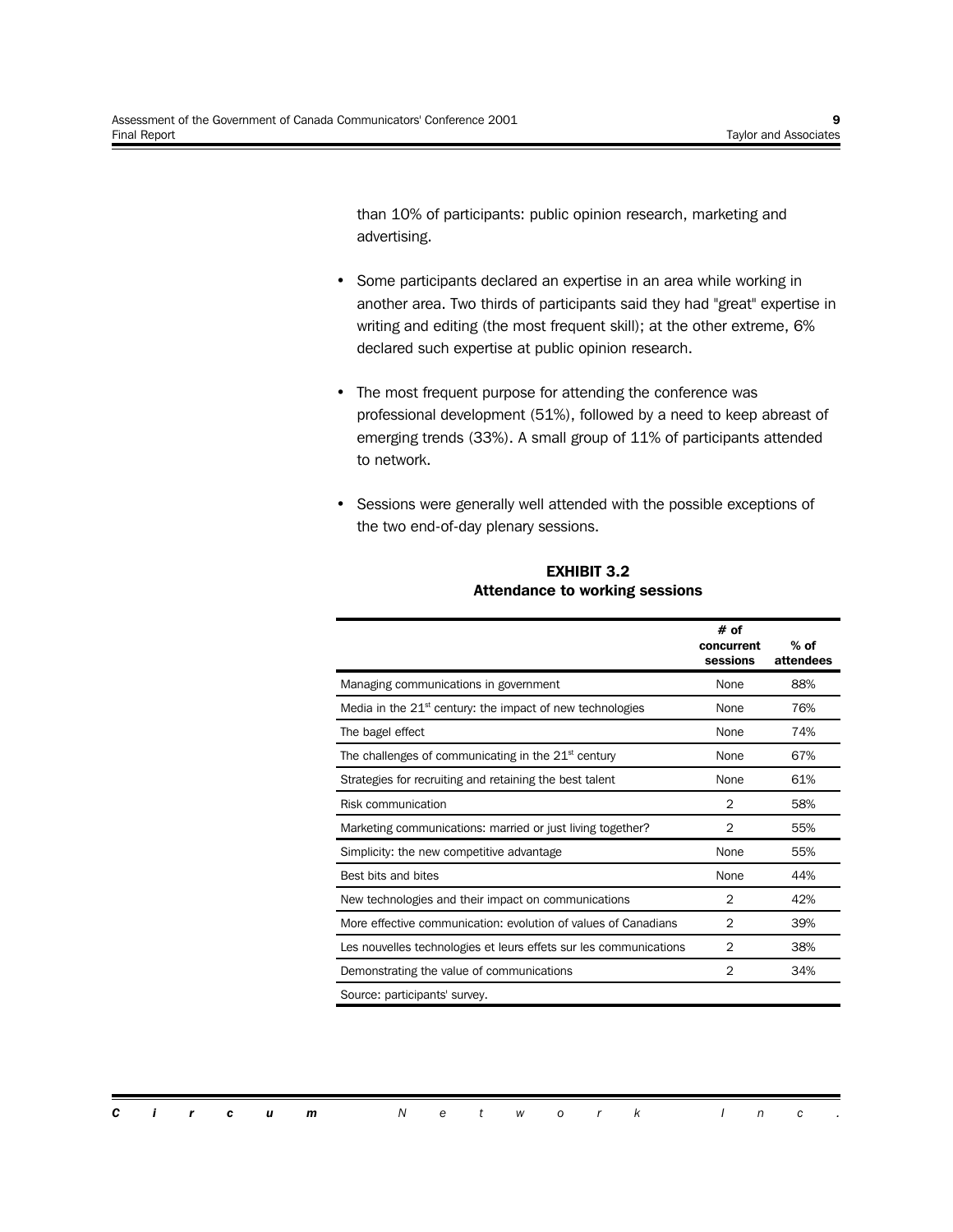## *3.2 Purpose of attendance*

- Half of participants (51%) attended the conference as a professional development opportunity.
- One third (33%) wanted to keep abreast of emerging trends.
- One in ten (11%) came to benefit from a networking opportunity.

**EXHIBIT 3.3 Purpose of attendance**

| How would you describe your main purpose in<br>attending the Communicator's Conference 2001? | % of participants |
|----------------------------------------------------------------------------------------------|-------------------|
| Keeping abreast of emerging trends                                                           | 33%               |
| Networking                                                                                   | 11%               |
| Professional development                                                                     | 51%               |
| Other $1$                                                                                    | 4%                |
| Don't know / no response                                                                     | $O\%$             |
| n                                                                                            | 114               |
| 1<br>Mainly multiple selections of the existing categories.                                  |                   |

Source: participants' survey.

## *3.3 Satisfaction with the conference*

- Almost eight participant in ten (78%) indicated they were satisfied or very satisfied with the conference.
- Satisfaction with the level of service (speakers, balance, pace, logistics) was high, at 96%.
- Facilities and the results of attendance were also rated high, respectively at 89% and 88%.

|  |  | <b>Circum</b> Network Inc. |  |  |  |  |  |  |
|--|--|----------------------------|--|--|--|--|--|--|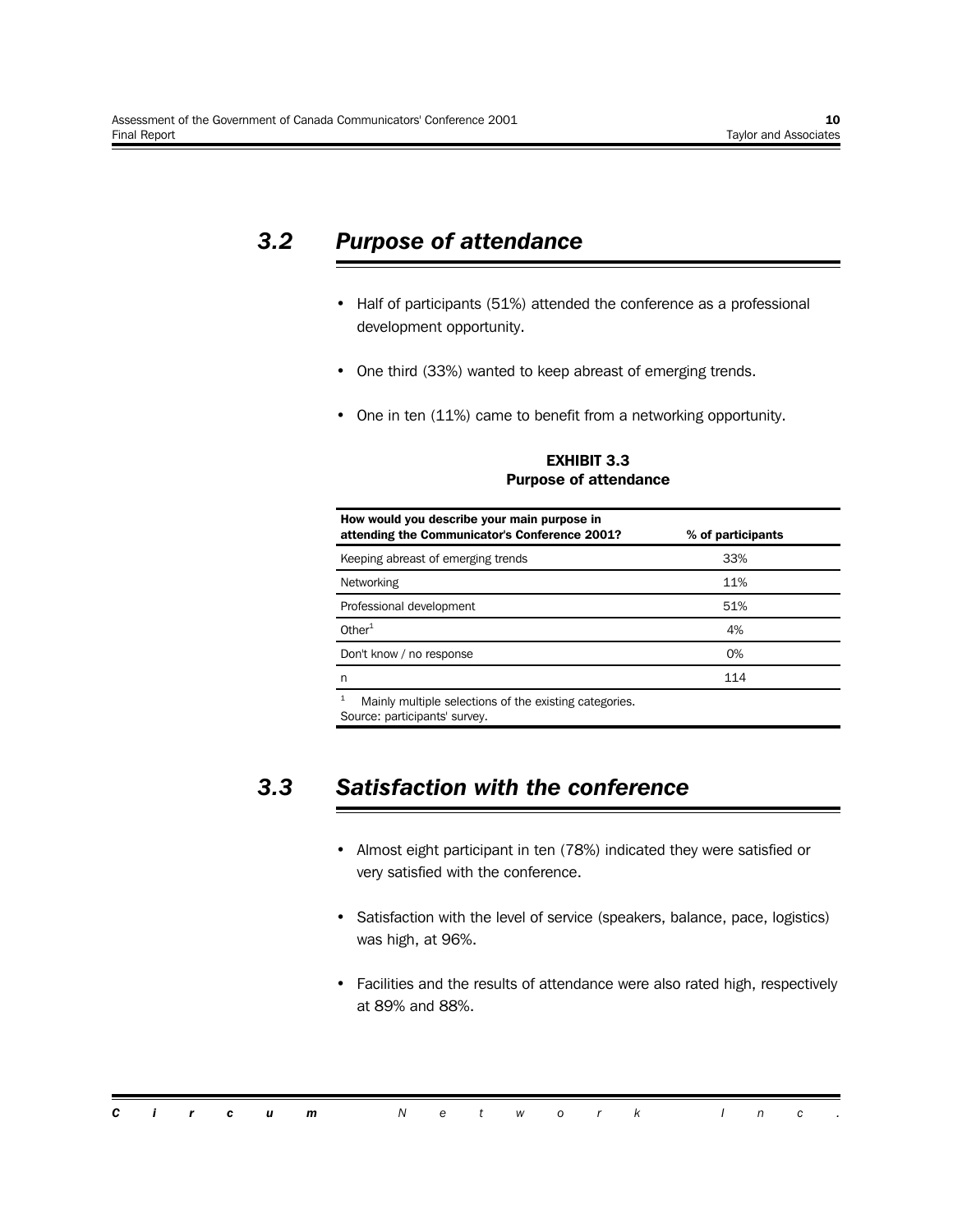ī

| <b>EXHIBIT 3.4</b>                             |
|------------------------------------------------|
| Satisfaction ratings from the follow-up survey |

| Could you please rate your satisfaction with each of the following<br>as they relate to the Communicators' Conference 2001? | % rating satisfied or<br>very satisfied on a 5-<br>point scale | <b>Average satisfaction</b><br>rating<br>$(min=1; max=5)$ | n   |
|-----------------------------------------------------------------------------------------------------------------------------|----------------------------------------------------------------|-----------------------------------------------------------|-----|
| Generally, the level of service you received                                                                                | 96%                                                            | 4.5                                                       | 111 |
| Generally, the conference facilities                                                                                        | 89%                                                            | 4.4                                                       | 114 |
| Generally, the results of your attendance                                                                                   | 88%                                                            | 4.1                                                       | 113 |
| <b>Overall satisfaction</b>                                                                                                 | 78%                                                            | 4.0                                                       | 114 |
| Generally, the exhibition component                                                                                         | 45%                                                            | 3.4                                                       | 112 |
| The cost of attending the conference                                                                                        | 44%                                                            | 3.2                                                       | 109 |
| The courtesy of the personnel on site                                                                                       | 95%                                                            | 4.7                                                       | 111 |
| The pace of the conference                                                                                                  | 93%                                                            | 4.4                                                       | 112 |
| The availability of service in the official language of your choice                                                         | 92%                                                            | 4.6                                                       | 113 |
| The clarity of the program documentation                                                                                    | 90%                                                            | 4.3                                                       | 112 |
| The registration procedures                                                                                                 | 89%                                                            | 4.4                                                       | 112 |
| The layout of the conference centre                                                                                         | 88%                                                            | 4.3                                                       | 114 |
| The time available for networking                                                                                           | 86%                                                            | 4.2                                                       | 111 |
| The quality of the speakers                                                                                                 | 83%                                                            | 4.1                                                       | 112 |
| The quality of the sound in the rooms                                                                                       | 83%                                                            | 4.2                                                       | 114 |
| The information and knowledge you gained                                                                                    | 83%                                                            | 4.0                                                       | 113 |
| The contacts you made                                                                                                       | 80%                                                            | 4.0                                                       | 112 |
| The balance of private, public, academic and associative sector speakers                                                    | 79%                                                            | 4.1                                                       | 110 |
| The balance of French and English speaking speakers                                                                         | 79%                                                            | 4.2                                                       | 112 |
| Simultaneous translation                                                                                                    | 79%                                                            | 4.3                                                       | 58  |
| The extent to which the conference met your needs and expectations                                                          | 78%                                                            | 3.9                                                       | 112 |
| The novelty of the ideas presented                                                                                          | 77%                                                            | 3.9                                                       | 113 |
| The intellectual challenge offered at the conference                                                                        | 73%                                                            | 3.9                                                       | 113 |
| The balance of Canadian and American speakers                                                                               | 72%                                                            | 4.0                                                       | 111 |
| The adaptation of the content to your context, by speakers                                                                  | 72%                                                            | 3.8                                                       | 112 |
| The practicality of the content of the presentations                                                                        | 71%                                                            | 3.8                                                       | 113 |
| The information offered by exhibitors                                                                                       | 50%                                                            | 3.5                                                       | 112 |
| The number of exhibitors                                                                                                    | 44%                                                            | 3.4                                                       | 113 |
| The variety of exhibitors                                                                                                   | 40%                                                            | 3.3                                                       | 112 |
| Source: participants' survey.                                                                                               |                                                                |                                                           |     |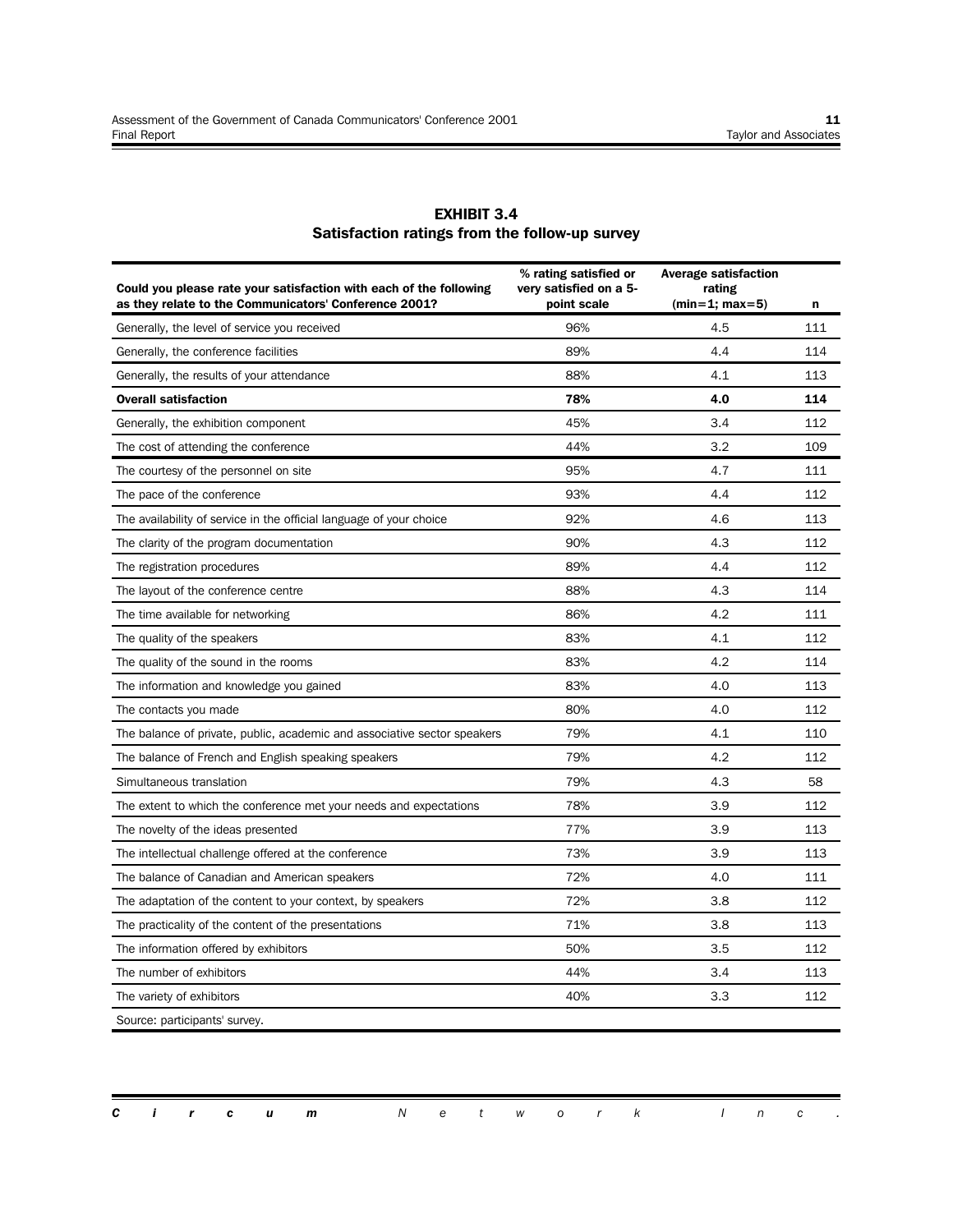• The exhibition component (Marketplace) suffered from general indifference (45% of satisfaction and an average rating of 3.4). This observation is reproduced in the end-of-conference feedback cards where 50% rated the Marketplace a 4 or a 5 on a 5-point scale (from poor to excellent).

|                                                    | <b>Particularly satisfying</b>                                                                                                                                                | <b>Somewhat less satisfying</b>                                                                                                                                  |
|----------------------------------------------------|-------------------------------------------------------------------------------------------------------------------------------------------------------------------------------|------------------------------------------------------------------------------------------------------------------------------------------------------------------|
| Attending to keep<br>abreast of emerging<br>trends | novelty of the ideas<br>results of attendance                                                                                                                                 | speaker sector balance<br>national balance of speakers<br>information and knowledge<br>٠<br>gained                                                               |
| Focussing on<br>networking                         | quality of speakers<br>sector balance of speakers<br>٠<br>national balance of speakers<br>٠<br>contacts made                                                                  | time for networking<br>٠<br>layout of the centre<br>٠<br>novelty of the ideas<br>٠<br>results of attendance                                                      |
| Aiming for professional<br>development             | quality of speakers<br>time for networking<br>layout of the centre<br>novelty of the ideas<br>information and knowledge<br>gained<br>results of attendance                    |                                                                                                                                                                  |
| In all groups                                      | the pace of the conference<br>courtesy of personnel<br>registration procedures<br>language of choice<br>clarity of documentation<br>level of service<br>conference facilities | variety of exhibitors<br>number of exhibitors<br>information offered by<br>٠<br>exhibitors<br>exhibition component<br>٠<br>practicability of the content<br>cost |

| <b>EXHIBIT 3.5</b>                                           |  |
|--------------------------------------------------------------|--|
| Areas of satisfaction according to participants expectations |  |

Source: participants' survey; differences exceeding ten percentages points are noted in this exhibit.

• Different people will react differently to the same conference content and context depending upon the expectations they have coming into the event. Generally, it appears that participants were particularly appreciative of the elements which motivated their presence at the conference (exhibit 3.5): those who came to keep abreast of emerging trends were particularly satisfied with the novelty of the ideas presented; those focussed on networking gave high ratings to the contacts; those particularly interested in professional development were quite satisfied with the information and knowledge gained.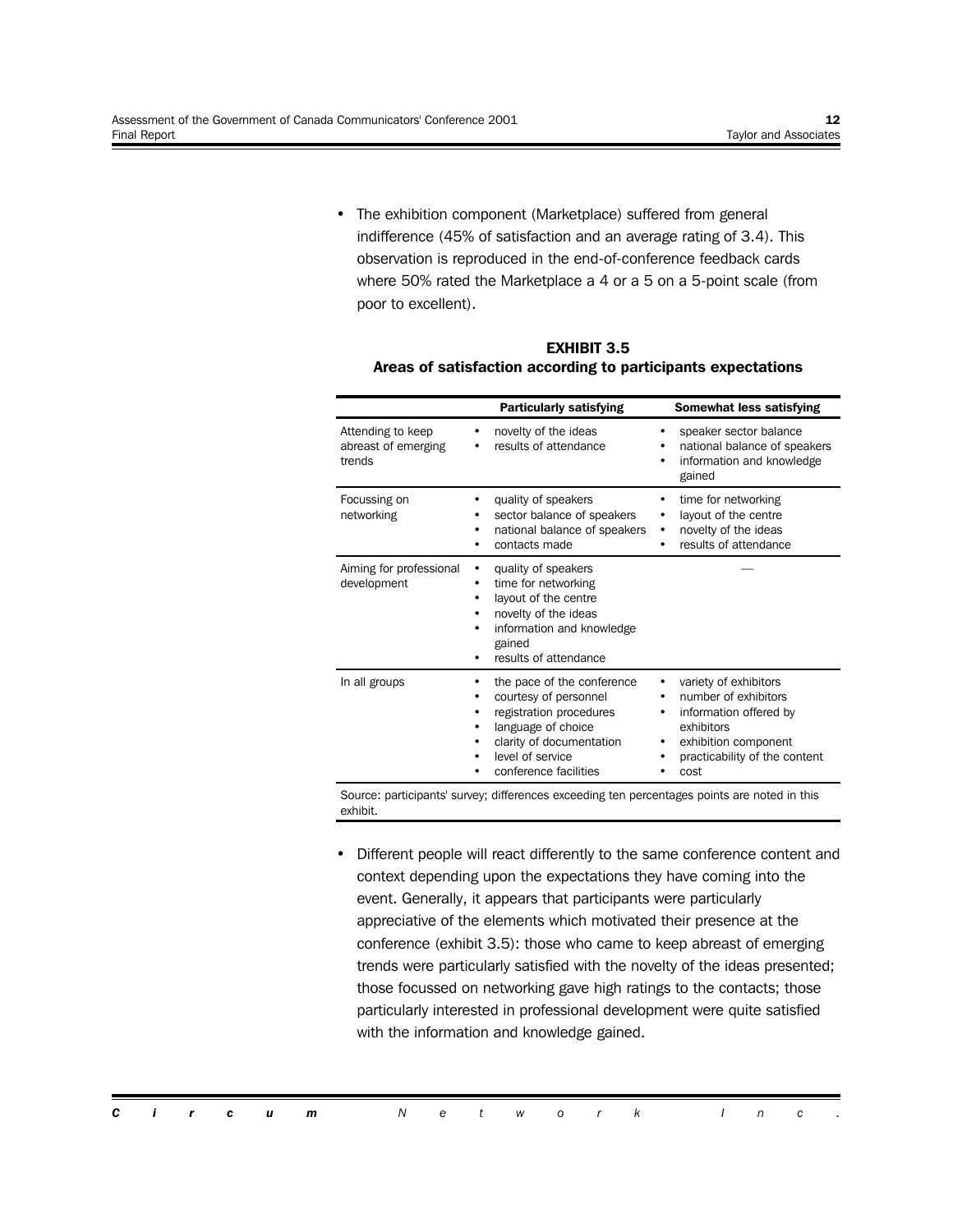- This qualitative analysis reiterates the consensual positive reaction to the organization of the conference and the less enthusiastic reactions to the exhibition component.
- People in events planning expressed higher levels of satisfaction (93% satisfaction overall) than other groups.

| <b>Dimension</b>                | $%$ scoring 4 or 5 on a 5-<br>point scale from poor to<br>excellent | number of valid<br>responses |
|---------------------------------|---------------------------------------------------------------------|------------------------------|
| Overall conference organization | 94%                                                                 | 139                          |
| Registration                    | 92%                                                                 | 138                          |
| Food and beverage               | 90%                                                                 | 142                          |
| Duration of the conference      | 90%                                                                 | 142                          |
| Duration of sessions            | 90%                                                                 | 141                          |
| Guest accommodation             | 89%                                                                 | 53                           |
| Meeting rooms                   | 81%                                                                 | 138                          |
| Number of sessions              | 80%                                                                 | 142                          |
| Networking opportunities        | 80%                                                                 | 142                          |
| Quality of speakers             | 80%                                                                 | 132                          |
| Government of Canada kiosk      | 73%                                                                 | 137                          |
| Marketplace                     | 50%                                                                 | 135                          |
|                                 |                                                                     |                              |

#### **EXHIBIT 3.6 Satisfaction ratings from the feedback card**

Source: participants' feedback card comments.

## *3.4 Satisfaction with working sessions*

- Satisfaction with working sessions vary widely (from a low of 28% to a high of 98%).
- Three sessions obtain average ratings above 80%:
	- Risk communication (98%)
	- Media in the 21st century: the impact of new technologies (92%)

|  |  | <b>Circum</b> Network Inc. |  |  |  |  |  |  |
|--|--|----------------------------|--|--|--|--|--|--|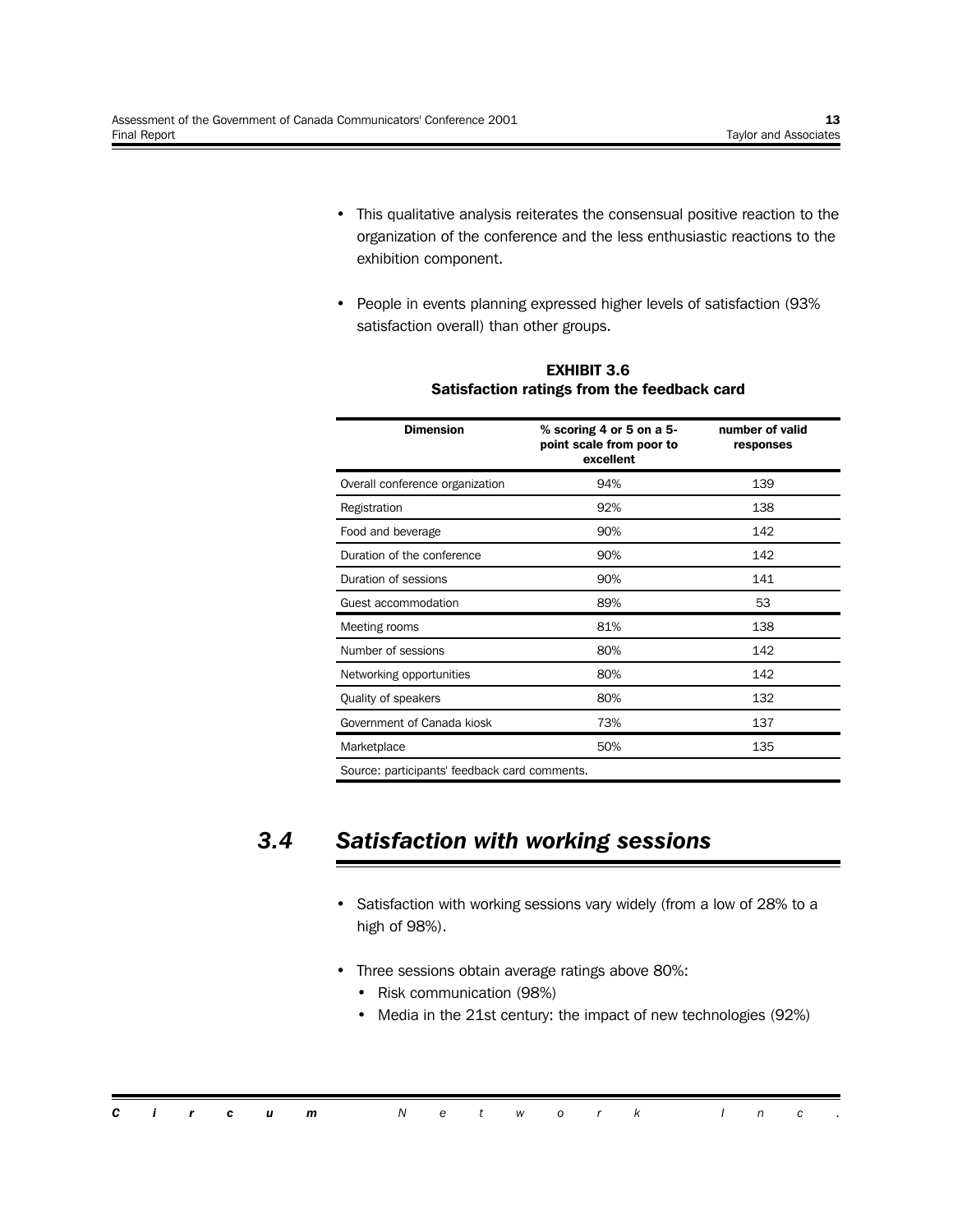- Les nouvelles technologies et leurs effets sur les communications (88%)
- The quality of speakers obtains an average rating of 75% while content get a mark of 68% and usefulness of the information for the participant, 63%.

#### **EXHIBIT 3.7 Reactions to working sessions**

|                                                                                                                                         |                               | % rating 4 or 5 on a 5-point satisfaction scale |                                             |                            |     |
|-----------------------------------------------------------------------------------------------------------------------------------------|-------------------------------|-------------------------------------------------|---------------------------------------------|----------------------------|-----|
| Concerning the session entitled [], how would you rate<br>your satisfaction regarding the speaker(s) and the content<br>of the session? | <b>Quality of</b><br>speakers | <b>Content of</b><br>the session                | <b>Usefulness</b><br>for the<br>participant | Average of<br>the 3 scores | n   |
| Risk communication                                                                                                                      | 98%                           | 98%                                             | 97%                                         | 98%                        | 65  |
| Media in the $21st$ century: the impact of new technologies                                                                             | 98%                           | 93%                                             | 85%                                         | 92%                        | 87  |
| Les nouvelles technologies et leurs effets sur les<br>communications                                                                    | 95%                           | 88%                                             | 80%                                         | 88%                        | 41  |
| The challenges of communicating in the $21st$ century                                                                                   | 84%                           | 81%                                             | 75%                                         | 80%                        | 75  |
| Marketing communications: married or just living together?                                                                              | 87%                           | 76%                                             | 69%                                         | 77%                        | 62  |
| Managing communications in government                                                                                                   | 81%                           | 74%                                             | 70%                                         | 75%                        | 100 |
| The bagel effect                                                                                                                        | 82%                           | 73%                                             | 63%                                         | 73%                        | 84  |
| <b>Average ratings</b>                                                                                                                  | 76%                           | 69%                                             | 63%                                         | 69%                        |     |
| More effective communication: the evolution of sensitivities<br>and values of Canadians                                                 | 70%                           | 66%                                             | 57%                                         | 64%                        | 44  |
| Demonstrating the value of communications                                                                                               | 74%                           | 58%                                             | 55%                                         | 62%                        | 38  |
| Best bits and bites                                                                                                                     | 63%                           | 60%                                             | 50%                                         | 58%                        | 48  |
| Strategies for recruiting and retaining the best talent                                                                                 | 66%                           | 57%                                             | 46%                                         | 56%                        | 70  |
| Simplicity: the new competitive advantage                                                                                               | 53%                           | 44%                                             | 45%                                         | 47%                        | 62  |
| New technologies and their impact on communications                                                                                     | 31%                           | 25%                                             | 29%                                         | 28%                        | 48  |
| Source: participants' survey.                                                                                                           |                               |                                                 |                                             |                            |     |

- The preponderance of speakers over content and of content over usefulness, in participants' ratings, is repeated is almost all sessions.
- This suggests that organizers have generally chosen the speakers well but that improvement should be sought in the fit between the content

|  |  | <b>Circum</b> Network Inc. |  |  |  |  |  |  |
|--|--|----------------------------|--|--|--|--|--|--|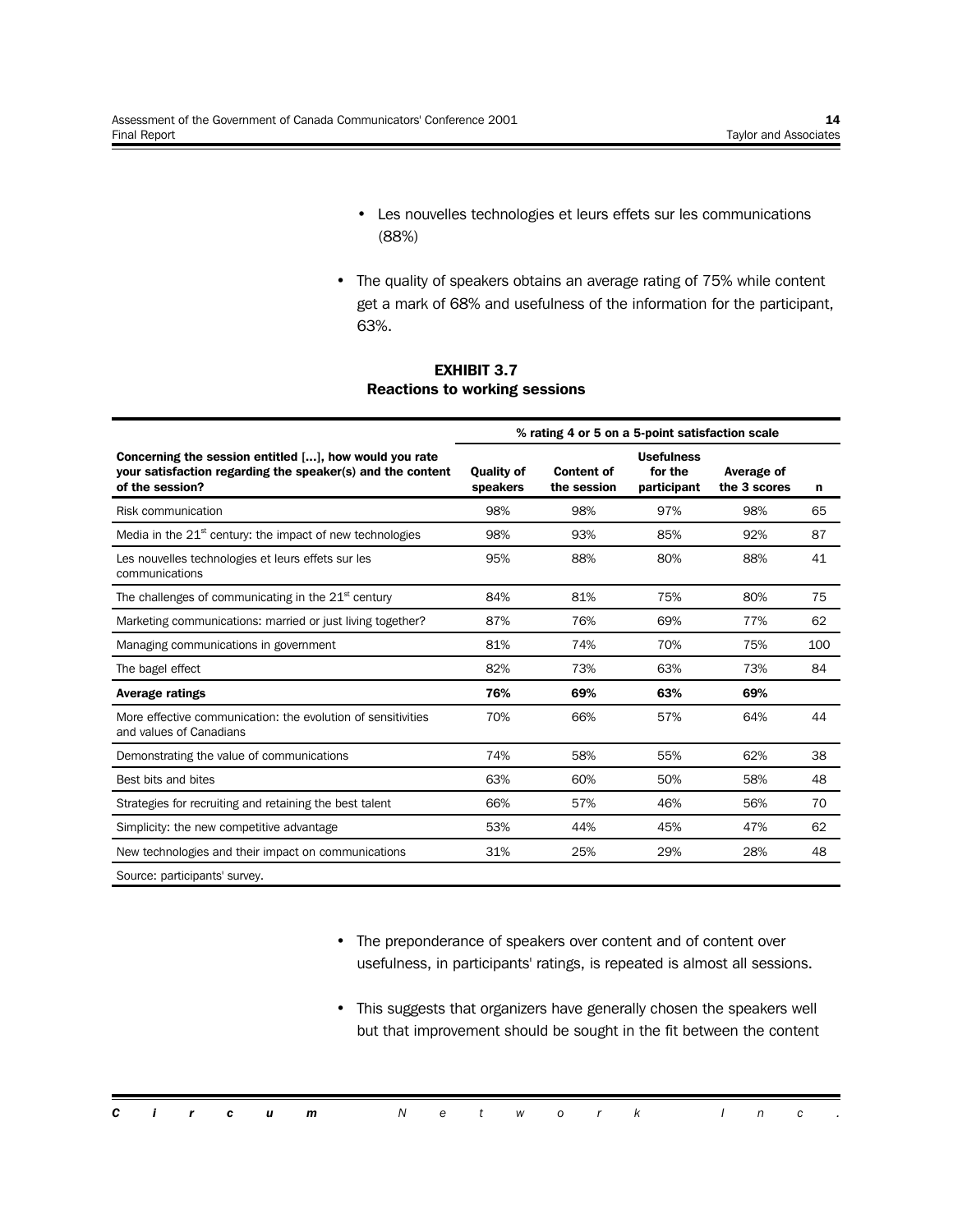and the expectations of participants — both by tailoring the content to the needs of participants and by ensuring that participants make the right choice of sessions.

• Communications staff found the general sessions (Managing communications in government, Best bits and bites, What next) less useful than others.

### *3.5 Results achieved*

- The majority of participants (60%) achieved either completely (11%) or largely (49%) the purpose which brought them to the conference.
- Project managers and people involved in events planning were more likely to have achieved their objective than other participants (72% and 71% respectively) while people involved in new media were least likely (39%).
- The level of achievement was slightly higher for participants looking professional development (62%) than for people focussed on networking (54%).

| In retrospect, to what extent would you say you<br>achieved this purpose at the conference? | % of participants |
|---------------------------------------------------------------------------------------------|-------------------|
| Not at all                                                                                  | 2%                |
| A little                                                                                    | 10%               |
| Moderately                                                                                  | 29%               |
| Largely                                                                                     | 49%               |
| Completely                                                                                  | 11%               |
| Don't know / no response                                                                    | 0%                |
| n                                                                                           | 114               |
| Source: participants' survey.                                                               |                   |

**EXHIBIT 3.8 Achievement of purpose of attendance**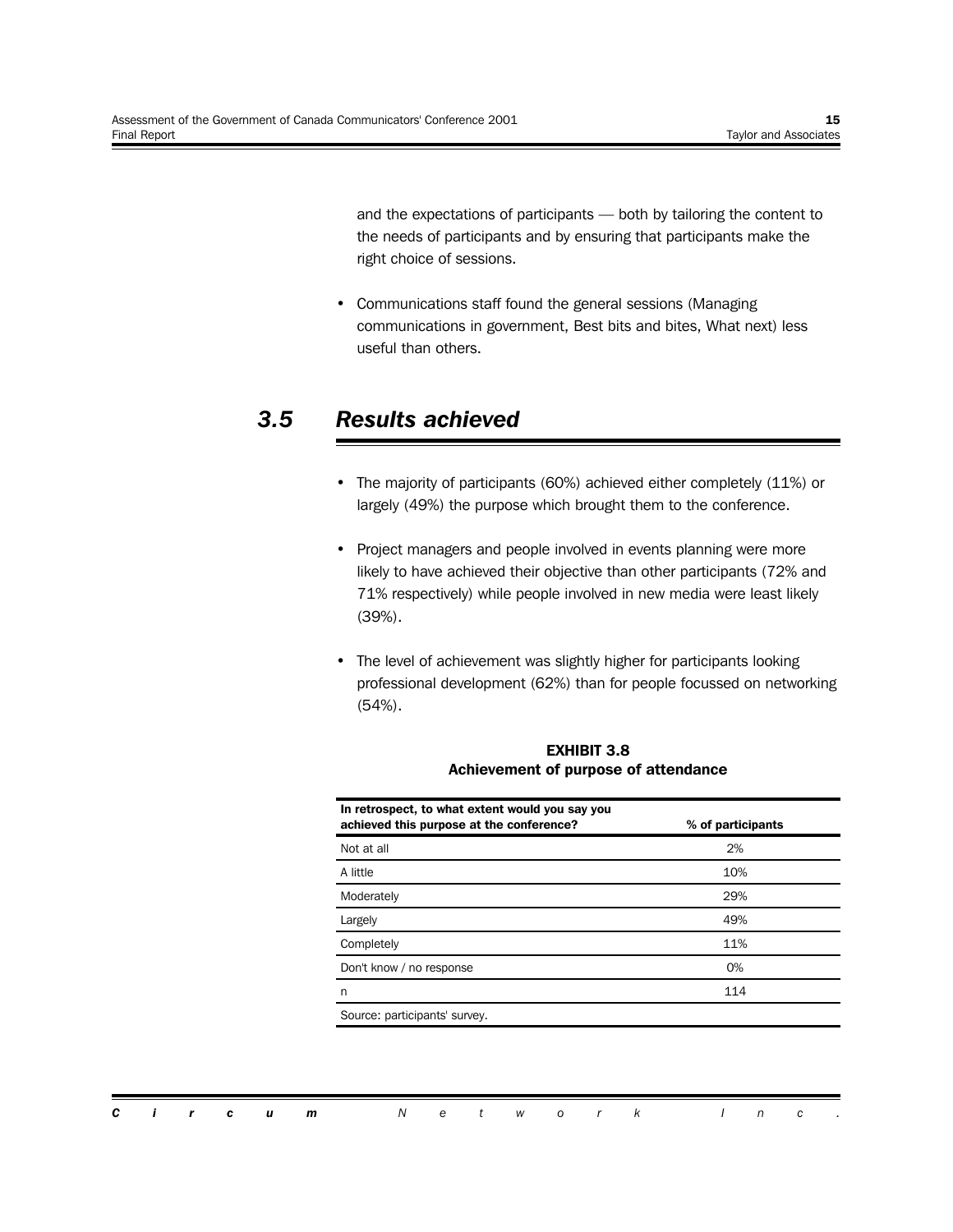|                               | So far, have you used, in<br>your work, any information<br>presented at the<br>Conference? | In the coming 12 months,<br>how much of the information<br>presented at the Conference<br>do you expect to use in your<br>work? |
|-------------------------------|--------------------------------------------------------------------------------------------|---------------------------------------------------------------------------------------------------------------------------------|
| No/None                       | 15%                                                                                        | 3%                                                                                                                              |
| A little                      | 34%                                                                                        | 25%                                                                                                                             |
| Moderately                    | 40%                                                                                        | 53%                                                                                                                             |
| A lot                         | 10%                                                                                        | 15%                                                                                                                             |
| Don't know / no response      | 1%                                                                                         | 5%                                                                                                                              |
| n                             | 114                                                                                        | 114                                                                                                                             |
| Source: participants' survey. |                                                                                            |                                                                                                                                 |

**EXHIBIT 3.9 Results achieved according to types of participant**

- Half (50%) of participants have already used, in their work, a moderate or a large amount of the information presented at the conference, two thirds (68%) of participants indicated that they expect to use a moderate or a large amount of it over the coming year.
- Short term utilization is highest among people involved in integrated communications and marketing strategies (67%) while it is lowest among staff involved with new media (33%).
- People specialized in integrated communications, in events planning as well as in management and supervision expect to benefit more from the conference over the coming year than participants involved in new media or media relations.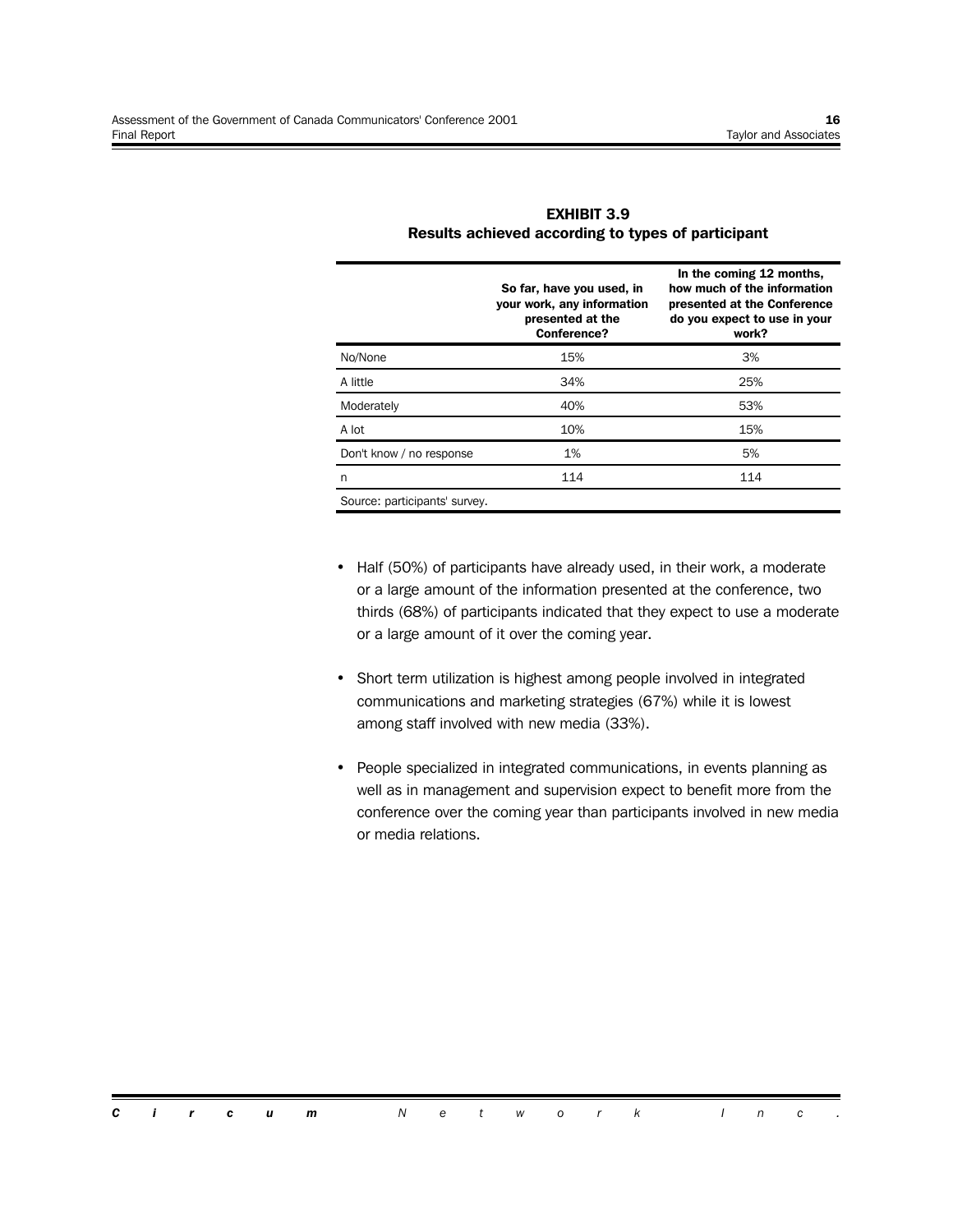|                                           | <b>Achieved their</b><br>purpose at the<br>conference<br>(largely or<br>completely) | Used info from the<br>conference so far<br>(moderately or a<br>lor) | <b>Expect to use info</b><br>from the<br>conference in the<br>coming 12 months<br>(moderately or a<br>lor) | <b>Average of these</b><br>three results<br>ratings |
|-------------------------------------------|-------------------------------------------------------------------------------------|---------------------------------------------------------------------|------------------------------------------------------------------------------------------------------------|-----------------------------------------------------|
| All participants                          | 60%                                                                                 | 50%                                                                 | 68%                                                                                                        | 59                                                  |
| AREAS OF WORK                             |                                                                                     |                                                                     |                                                                                                            |                                                     |
| Integrated comm. and marketing strategies | 67%                                                                                 | 67%                                                                 | 78%                                                                                                        | 71                                                  |
| Events planning                           | 71%                                                                                 | 59%                                                                 | 71%                                                                                                        | 67                                                  |
| Project management and evaluation         | 72%                                                                                 | 54%                                                                 | 74%                                                                                                        | 67                                                  |
| Strategic communication planning          | 61%                                                                                 | 50%                                                                 | 68%                                                                                                        | 60                                                  |
| Management and supervision                | 60%                                                                                 | 40%                                                                 | 74%                                                                                                        | 58                                                  |
| Writing and editing                       | 53%                                                                                 | 47%                                                                 | 59%                                                                                                        | 53                                                  |
| Media relations                           | 48%                                                                                 | 48%                                                                 | 56%                                                                                                        | 51                                                  |
| New media                                 | 39%                                                                                 | 33%                                                                 | 50%                                                                                                        | 41                                                  |
| PURPOSE OF ATTENDANCE                     |                                                                                     |                                                                     |                                                                                                            |                                                     |
| Keeping abreast of emerging trends        | 58%                                                                                 | 50%                                                                 | 76%                                                                                                        | 61                                                  |
| Professional development                  | 62%                                                                                 | 54%                                                                 | 67%                                                                                                        | 61                                                  |
| Networking                                | 54%                                                                                 | 38%                                                                 | 61%                                                                                                        | 51                                                  |
| Source: participants' survey.             |                                                                                     |                                                                     |                                                                                                            |                                                     |

#### **EXHIBIT 3.10 Use of the information presented at the conference**

• Based on the index of the three results analysed here (achieving one's purpose, short-term use of the information and use over the coming year), individuals involved in integrated communications and marketing strategies benefited most from the conference (score of 71), followed by people in events planning and project managers (67 respectively). New media personnel and people who were looking for networking opportunities benefited least (score of 41).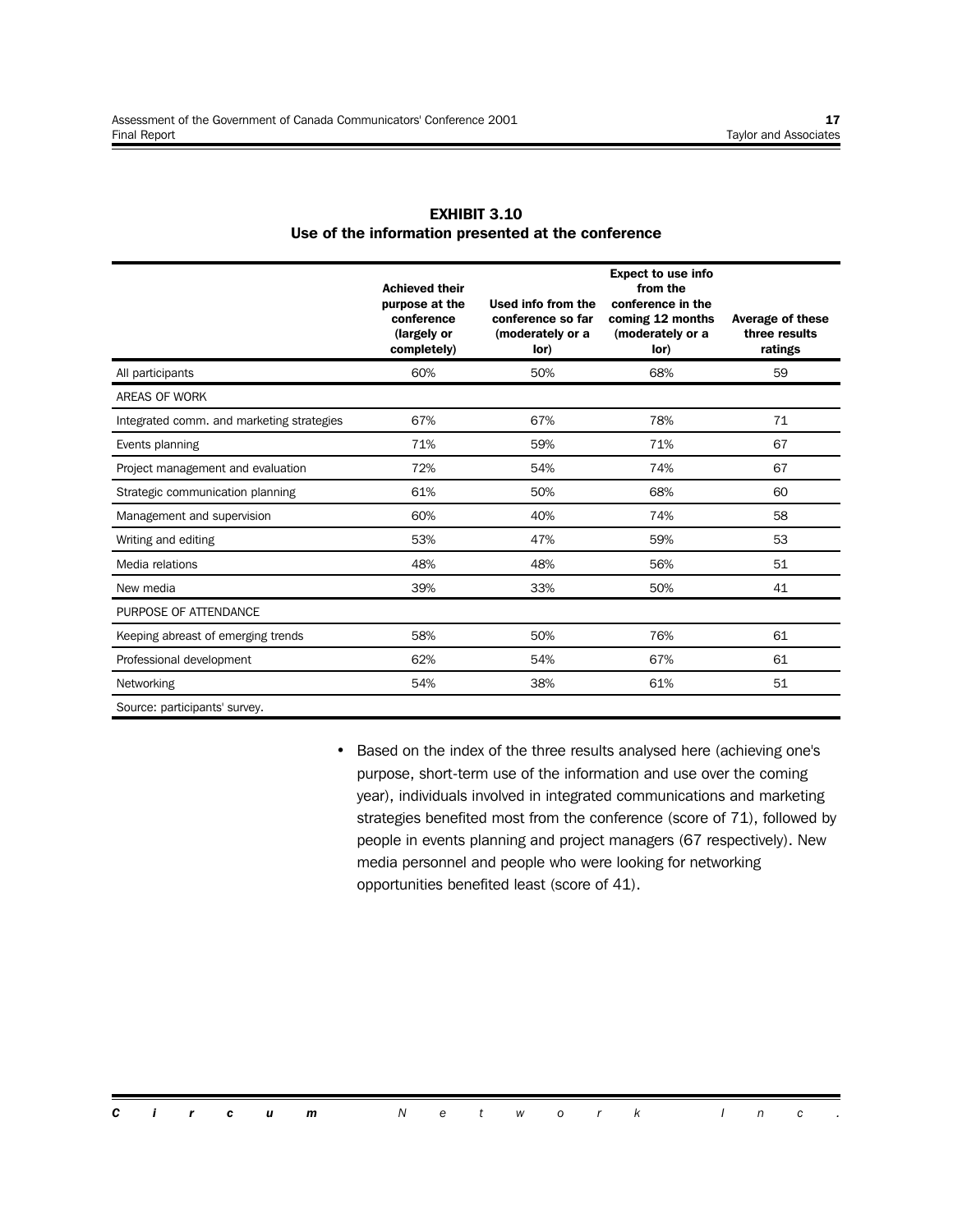## *3.6 Training needs*

- Training needs are high, with more than half of participants indicating a need for a moderate or a large amount of training in eight of the eleven areas tested.
- Training in the emerging field of new media was mentioned most often (70%).
- Three strategic (as opposed to operational) areas come next in the ordered list of training needs:
	- integrated communications and marketing strategies (61%);
	- management and supervision (60%);
	- strategic communications planning and advice (60%).

#### **EXHIBIT 3.11 Amount of training required**

| How much training do you consider you should                                       | Ratings on a scale from 1 to 4 (from no training at all to a large amount) |                |                    |                        |  |  |  |  |  |
|------------------------------------------------------------------------------------|----------------------------------------------------------------------------|----------------|--------------------|------------------------|--|--|--|--|--|
| get in each of the following categories in order<br>to perform your job optimally? | % rating 3 or 4                                                            | Average rating | <b>Average NCR</b> | <b>Average Regions</b> |  |  |  |  |  |
| New media                                                                          | 70%                                                                        | 3.0            | 3.0                | 3.1                    |  |  |  |  |  |
| Integrated communications and marketing strategies                                 | 61%                                                                        | 2.9            | 2.8                | 3.1                    |  |  |  |  |  |
| Management and supervision                                                         | 60%                                                                        | 2.7            | 2.6                | 2.8                    |  |  |  |  |  |
| Strategic communications planning and advice                                       | 60%                                                                        | 2.8            | 2.6                | $3.1**$                |  |  |  |  |  |
| Project management and evaluation                                                  | 57%                                                                        | 2.6            | 2.4                | $2.9**$                |  |  |  |  |  |
| Public opinion research                                                            | 56%                                                                        | 2.7            | 2.5                | $3.1**$                |  |  |  |  |  |
| Marketing                                                                          | 56%                                                                        | 2.7            | 2.7                | 2.9                    |  |  |  |  |  |
| Media relations                                                                    | 55%                                                                        | 2.6            | 2.4                | $3.0**$                |  |  |  |  |  |
| Advertising                                                                        | 49%                                                                        | 2.5            | 2.4                | 2.7                    |  |  |  |  |  |
| Writing and editing                                                                | 35%                                                                        | 2.2            | 2.0                | $2.5*$                 |  |  |  |  |  |
| Events planning                                                                    | 29%                                                                        | 2.1            | 2.0                | $2.5***$               |  |  |  |  |  |
| n                                                                                  | 114                                                                        | 114            | 79                 | 35                     |  |  |  |  |  |

Note: the difference is statistically significant at the \* 0.05 level; \*\* 0.01 level; \*\*\* 0.001 level. Source: participants' survey.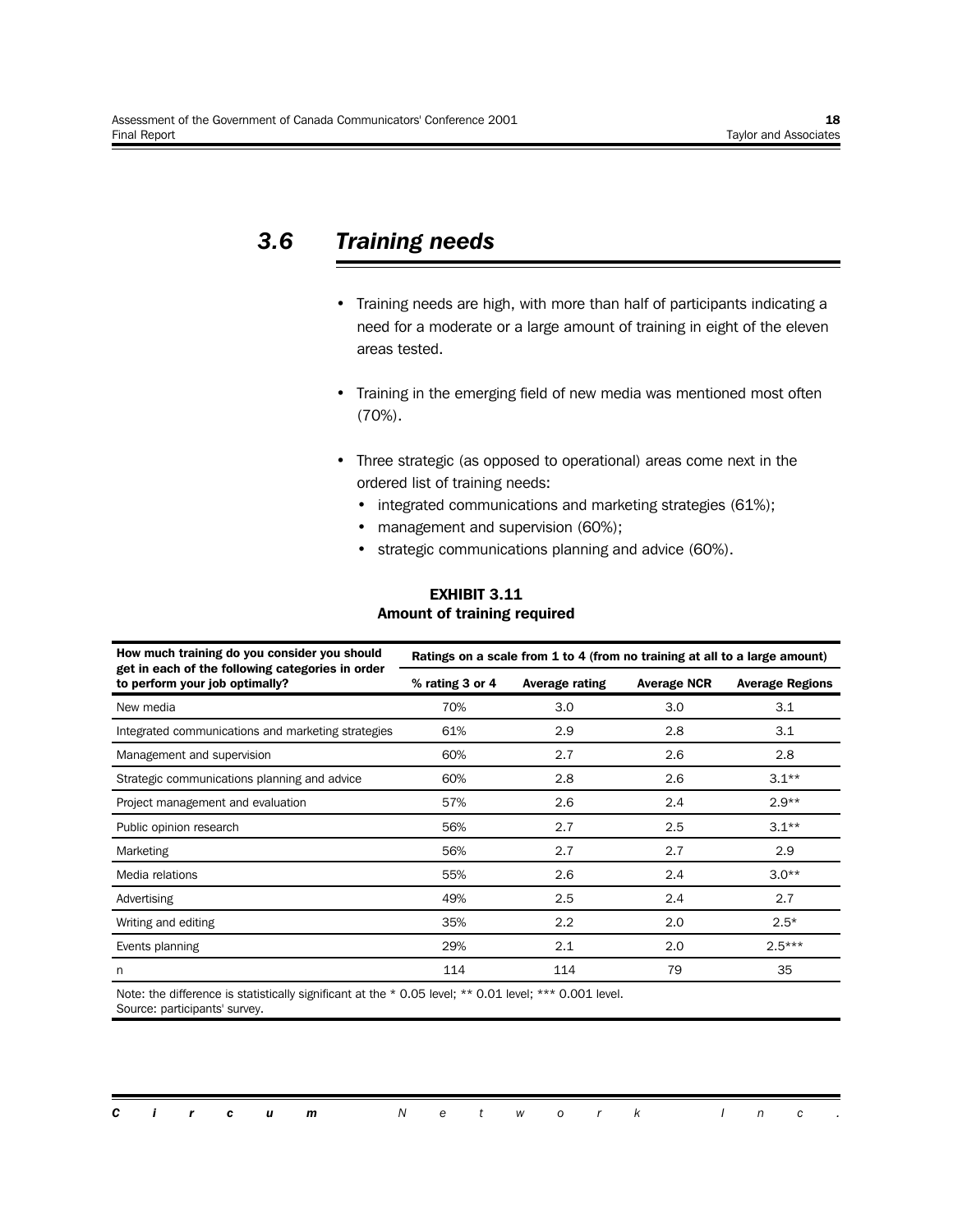- Generally, participants who work outside the National Capital Region expressed more pressing needs for training, especially in the areas of strategic communications planning, public opinion research, media relations, project management and events planning.
- Training needs, as expressed by conference participants, also vary significantly according to the professional background (Exhibit 3.12).

|                                              | Areas where particular training needs were<br>identified                                                                                          |
|----------------------------------------------|---------------------------------------------------------------------------------------------------------------------------------------------------|
| <b>AREAS OF WORK</b>                         |                                                                                                                                                   |
| Writing and editing                          | project management and evaluation<br>$\bullet$                                                                                                    |
| New media                                    | integrated comm. and marketing strategies<br>strategic communication planning                                                                     |
| Project management and evaluation            | integrated comm. and marketing strategies<br>٠<br>media relations<br>$\bullet$                                                                    |
| Media relations                              | integrated comm. and marketing strategies<br>management and supervision<br>marketing<br>media relations<br>writing and editing<br>events planning |
| Events planning                              | new media<br>٠<br>strategic communication planning<br>public opinion research<br>writing and editing<br>events planning                           |
| Integrated comm. and marketing<br>strategies | new media<br>public opinion research<br>media relations                                                                                           |
| PURPOSE OF ATTENDANCE                        |                                                                                                                                                   |
| Networking                                   | new media<br>integrated comm. and marketing strategies                                                                                            |
| Professional development                     | writing and editing<br>events planning                                                                                                            |

#### **EXHIBIT 3.12 Particular training needs**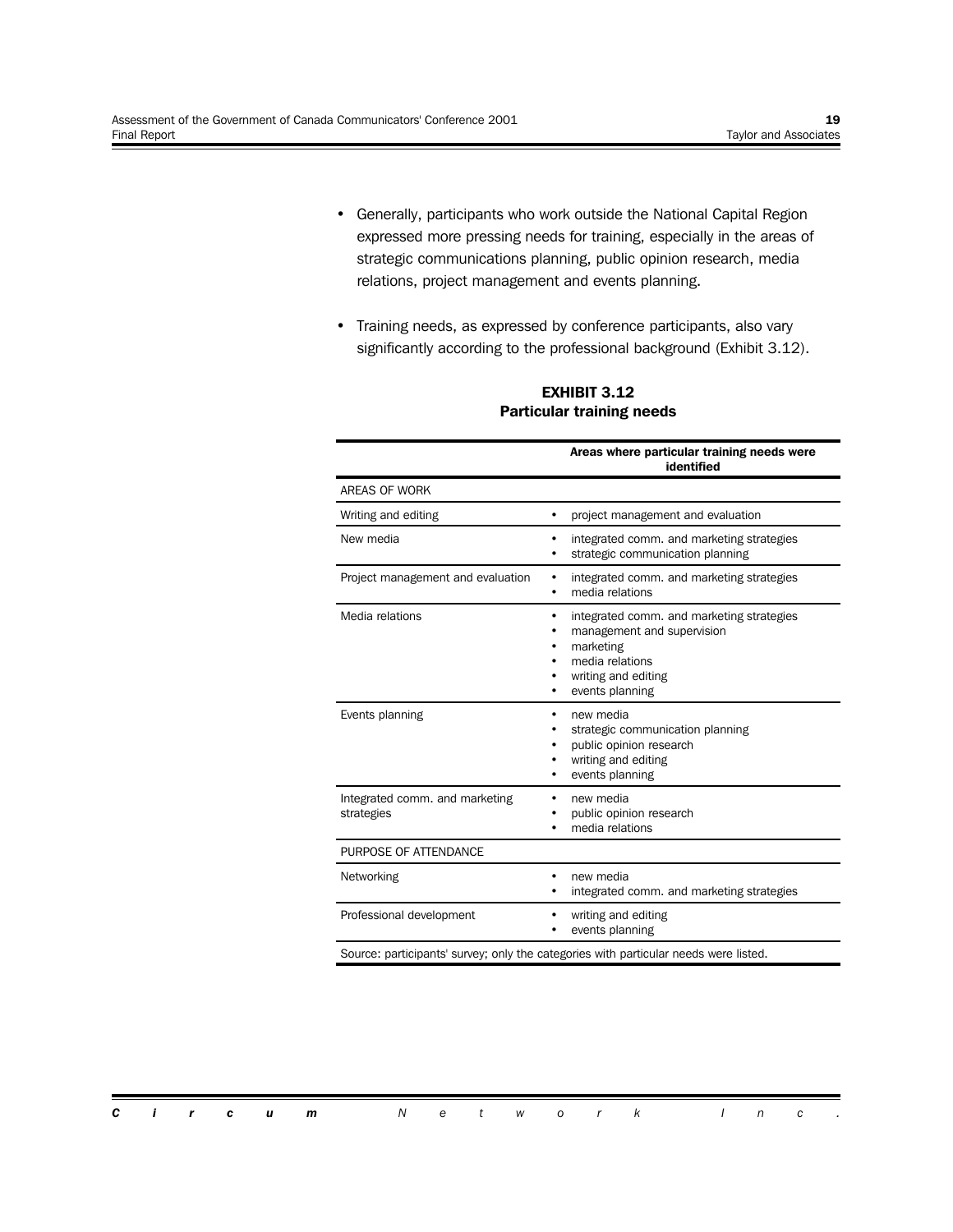## *3.7 Exhibitors' perspective*

- *Exhibitors*. The joint exhibition by several departments/agencies was a success; it encouraged cooperation and coherence. Increasing the number of exhibitors was generally considered a good strategy to improve the significance of Marketplace; a minority would rather keep the list of exhibitors short to ensure good visibility to each exhibitor.
- *Traffic*. Traffic is the most important factor for exhibitors. While some considered traffic sufficient, others would have liked a better location for Marketplace, special scheduled periods for visiting the exhibition and more networking activities located in Marketplace. They would expect improved visibility at the 2002 conference.
- *Logistics*. Exhibitors considered that the conference was generally well organized for their purposes. Comments included: the need for more presentation and storage space, the need for counters instead of tables, the placement of the private sector in front of the public sector to increase traffic for the former, the distribution of more information ahead of the conference, better atmospheric control, limited opening hours to avoid long dead time during sessions, providing attendants with maps of Marketplace and offering direct phone lines instead of lines channelled through the hotel system.
- *Cost*. Cost was generally considered reasonable.
- *Likelihood to return*. All but one exhibitor indicated that they are likely to return in 2002.

### *3.8 Towards another conference*

• A follow-up conference is poised for success.

|  |  | <b>Circum</b> Network Inc. |  |  |  |  |  |  |
|--|--|----------------------------|--|--|--|--|--|--|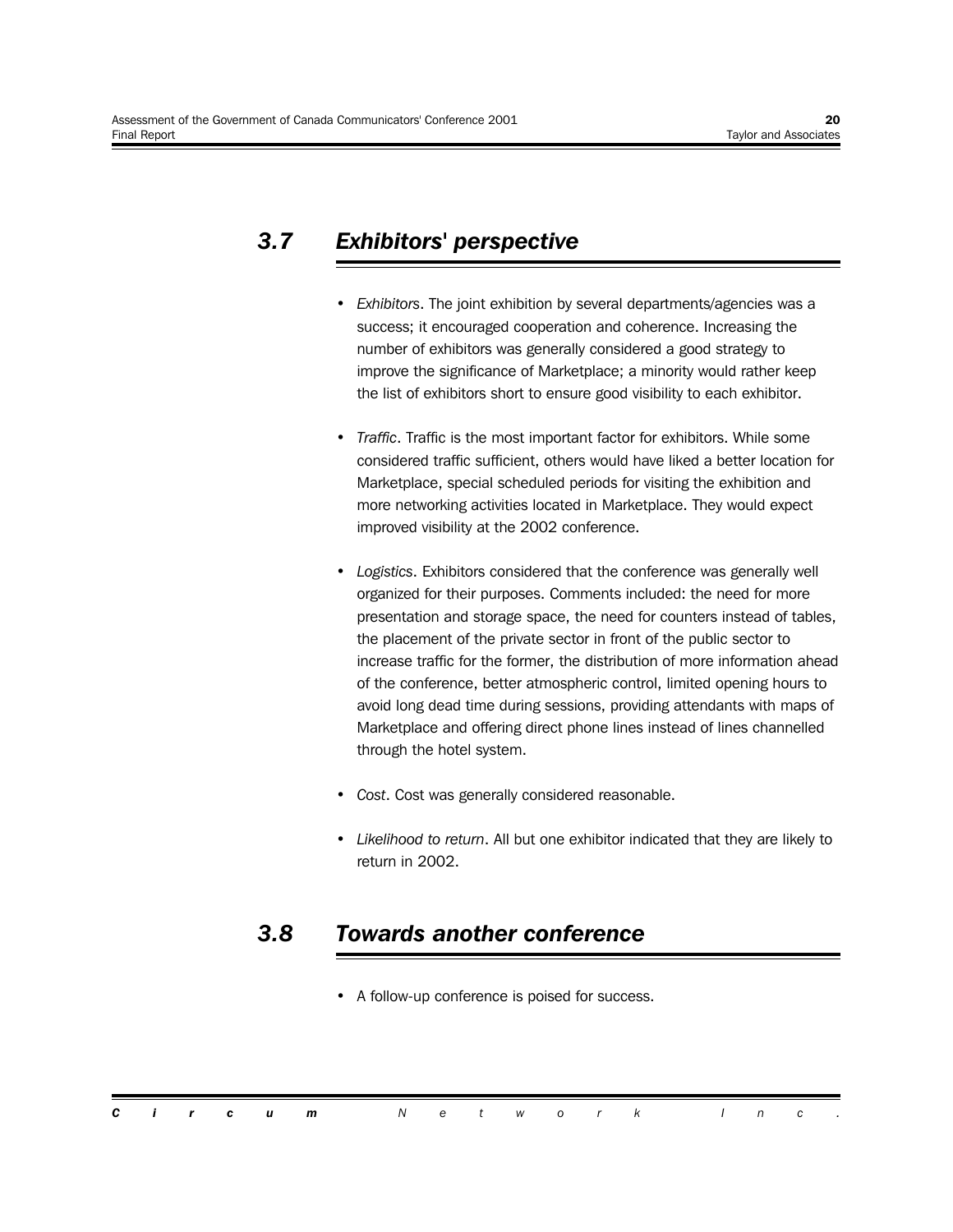- Likelihood to attend another conference in April 2002 is high: almost two thirds (62%) indicated they would be very likely to attend and one quarter (25%) that they would be somewhat likely. This is true in all professional groups and without regard for the purposes of the participant in attending the conference.
- Likelihood to recommend attendance to colleagues is equally high.

|                               | <b>Based on your experience</b><br>this year, how likely would<br>you be to attend another<br><b>Communicators' Conference</b><br>in April 2002? | <b>Based on your experience</b><br>this year, how likely would<br>you be to recommend to your<br>colleagues to attend another<br><b>Communicators' Conference</b><br>in April 2002? |
|-------------------------------|--------------------------------------------------------------------------------------------------------------------------------------------------|-------------------------------------------------------------------------------------------------------------------------------------------------------------------------------------|
| Very unlikely                 | 4%                                                                                                                                               | 4%                                                                                                                                                                                  |
| Somewhat unlikely             | 7%                                                                                                                                               | 4%                                                                                                                                                                                  |
| Somewhat likely               | 25%                                                                                                                                              | 25%                                                                                                                                                                                 |
| Very likely                   | 62%                                                                                                                                              | 62%                                                                                                                                                                                 |
| Don't know / no response      | 1%                                                                                                                                               | 5%                                                                                                                                                                                  |
| n                             | 114                                                                                                                                              | 114                                                                                                                                                                                 |
| Source: participants' survey. |                                                                                                                                                  |                                                                                                                                                                                     |

#### **EXHIBIT 3.13 Likelihood to attend another conference**

- There were clear and consensual preferences regarding conference format:
	- the two-day format was selected by 84% of participants over a series of shorter sessions or any other format;
	- according to 80% of participants, the conference should combine formal presentations with hands-on workshops rather than focus on one of the two approaches.

*Circum Network Inc .*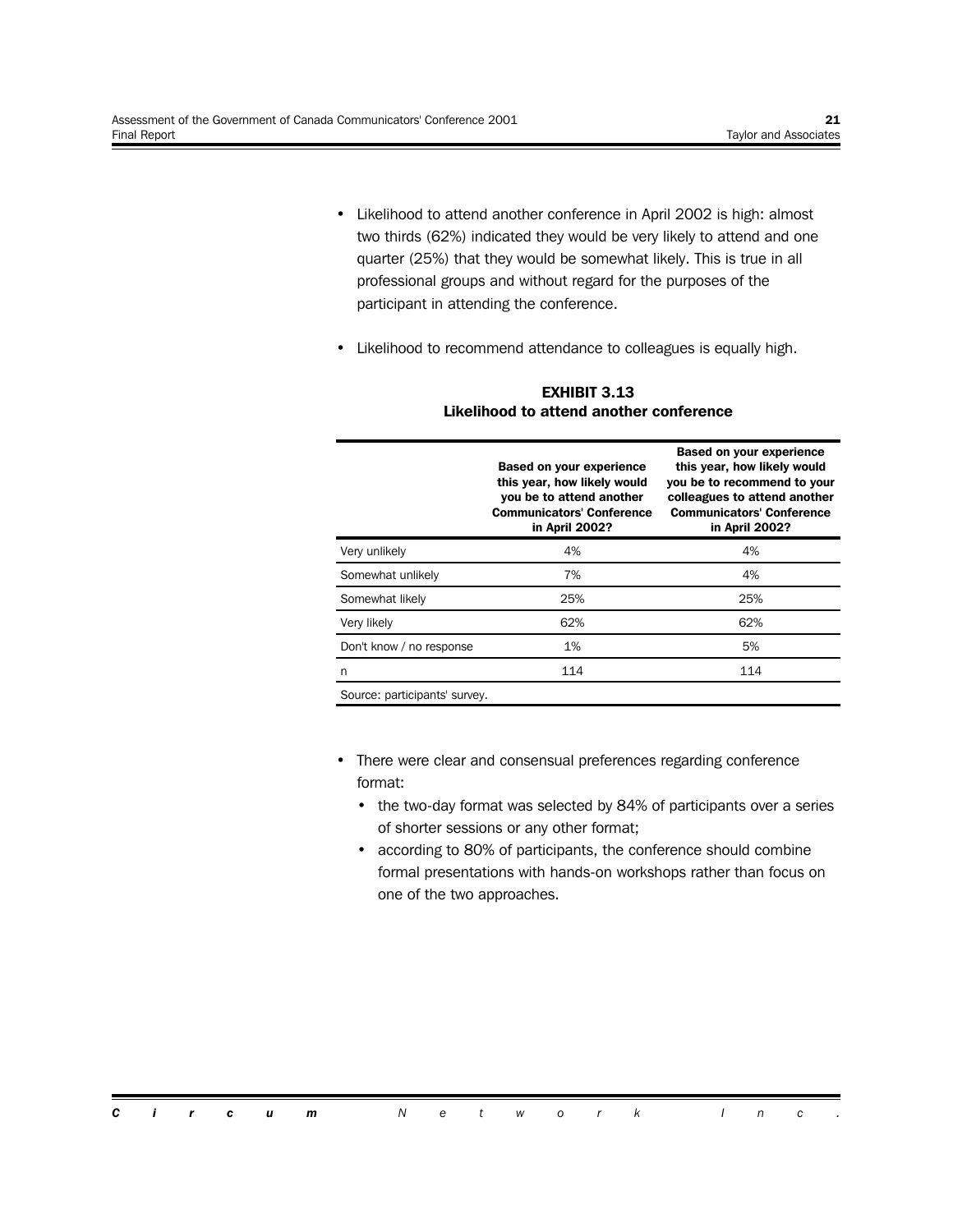#### **EXHIBIT 3.14 Method of information used in relation to Conference 2001**

| How did you find out about the Communicators'<br>Conference 2001? | % of participants |
|-------------------------------------------------------------------|-------------------|
| Word of mouth and colleagues                                      | 42%               |
| Promotional material through e-mail                               | 21%               |
| Promotional material other than in e-mail                         | 22%               |
| Web site                                                          | 3%                |
| Other                                                             | 12%               |
| Don't know / no response                                          | $O\%$             |
| n                                                                 | 114               |
| Source: participants' survey.                                     |                   |

- Word of mouth and promotional materials (electronic or conventional) were equally important in publicizing the conference (42% and 43% respectively). Among promotional materials, e-mail and traditional distribution were also equally important (21% and 22% respectively).
- Overall, the conference probably cannot make the economy of multiplemedia, wide-spread promotion, unless CommNet becomes an ubiquitous information tool for communicators.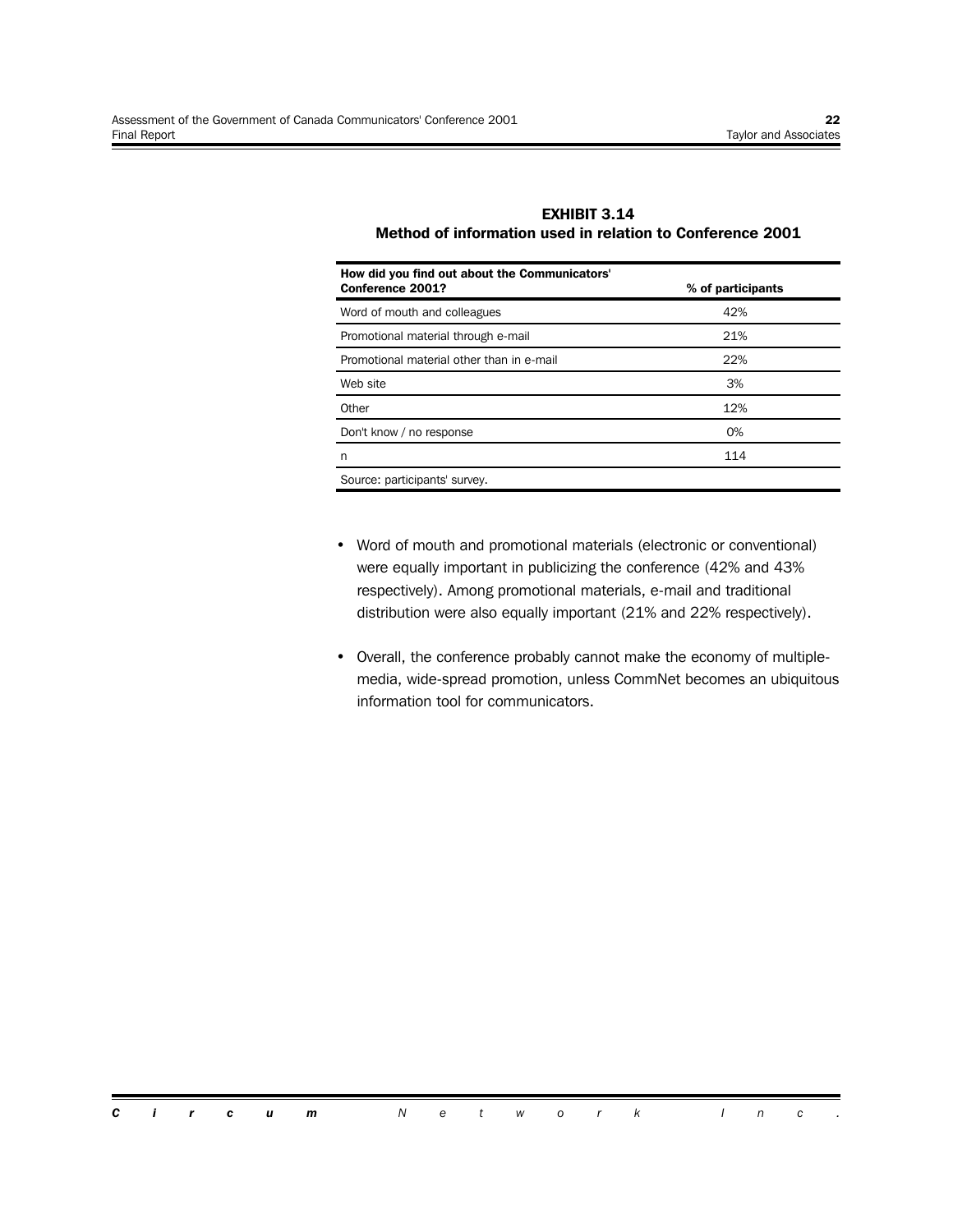*Chapter 4*

## *CONCLUSIONS*

From the point of view of participants and exhibitors, the conference was a success.

- Eight in ten participants were satisfied with the conference generally; nine in ten were satisfied with the results of attendance.
- Six in ten achieved completely or largely the purpose of their attendance.
- Half have already used, in their work, a moderate or a large amount of the information gleaned at the conference; two thirds expect the same to happen over the coming year.
- Almost all exhibitors expect to come back for the next conference.

In preparing the 2002 conference, the following could be considered:

• Areas for improvements include: the level of intellectual challenge, the presence of Canadian speakers, adaptation of the content to the context of participants, the information to participants so they can make good selection of presentations and the practicability of presentations.